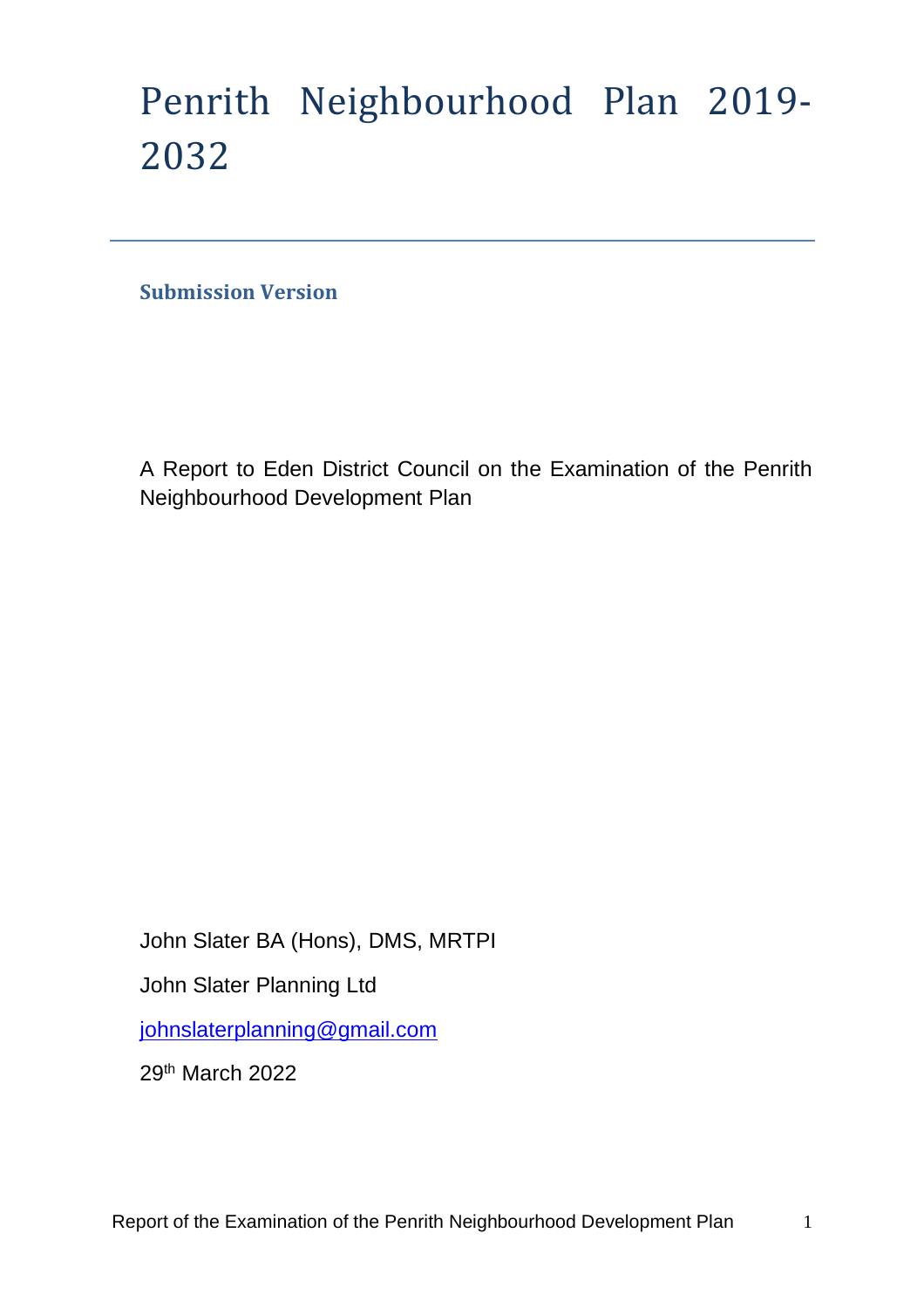# **Contents**

|                                                       | Page |
|-------------------------------------------------------|------|
| <b>Executive Summary</b>                              | 3    |
| Introduction                                          | 4    |
| The Examiner's Role                                   | 4    |
| <b>The Examination Process</b>                        | 5    |
| <b>The Consultation Process</b>                       | 8    |
| <b>Regulation 16 Consultation</b>                     | 8    |
| <b>The Basic Conditions</b>                           | 9    |
| Compliance with the Development Plan                  | 9    |
| Compliance with European and Human Rights Legislation | 11   |
| The Neighbourhood Plan: An Overview                   | 11   |
| The Neighbourhood Plan Policies                       | 13   |
| The Referendum Area                                   | 24   |
| Summary                                               | 24   |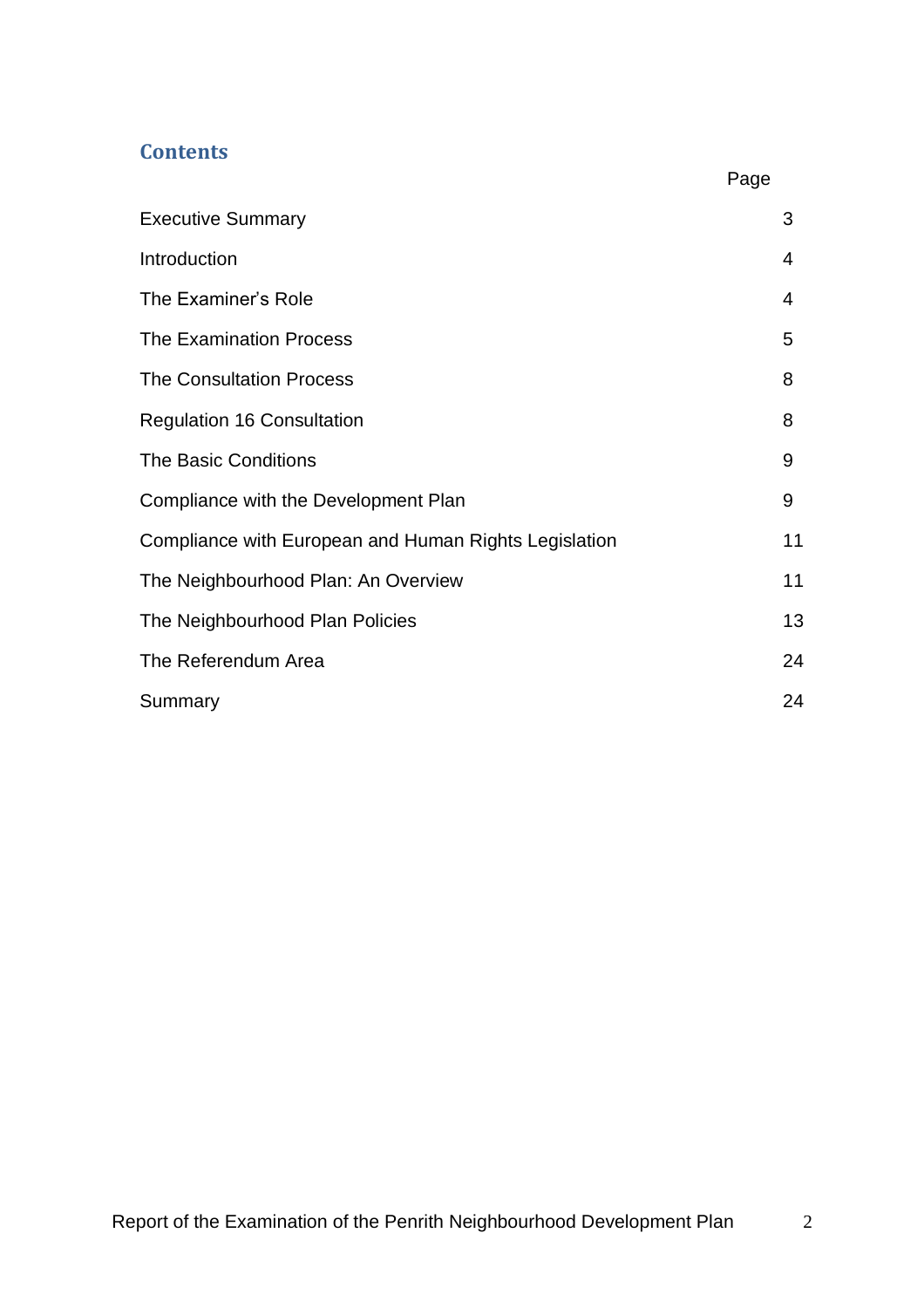# **Executive Summary**

My examination has concluded that the Penrith Neighbourhood Area Plan should proceed to referendum, subject to the Plan being amended in line with my recommended modifications, which are required to ensure the plan meets the basic conditions. The more noteworthy include –

- That Policy 1 dealing with Sustainable Development in Penrith be deleted.
- Policy 2 should "encourage" rather than "require" applicants to demonstrate how they meet zero or low carbon targets and include climate change resilience measures.
- Policy 3 requiring 15% of predicted energy requirements to be from on-site renewable energy should apply to commercial development only.
- Policy 4 should specifically apply to development within or adjacent to the urban area.
- Policy 6 should clarify the specific requirements of High Quality New Homes.
- Delete Policies 8 and 9 regarding protecting Local Green Spaces and protecting Sport, Leisure and Recreational Facilities.
- Delete Policy 12 relating to traffic management.
- Policy 13 should require any contributions to town centre improvements to have to meet the tests set out in Regulation 122 of the Community Infrastructure Levy Regulations 2010.

The referendum area does not need to be extended beyond the plan area.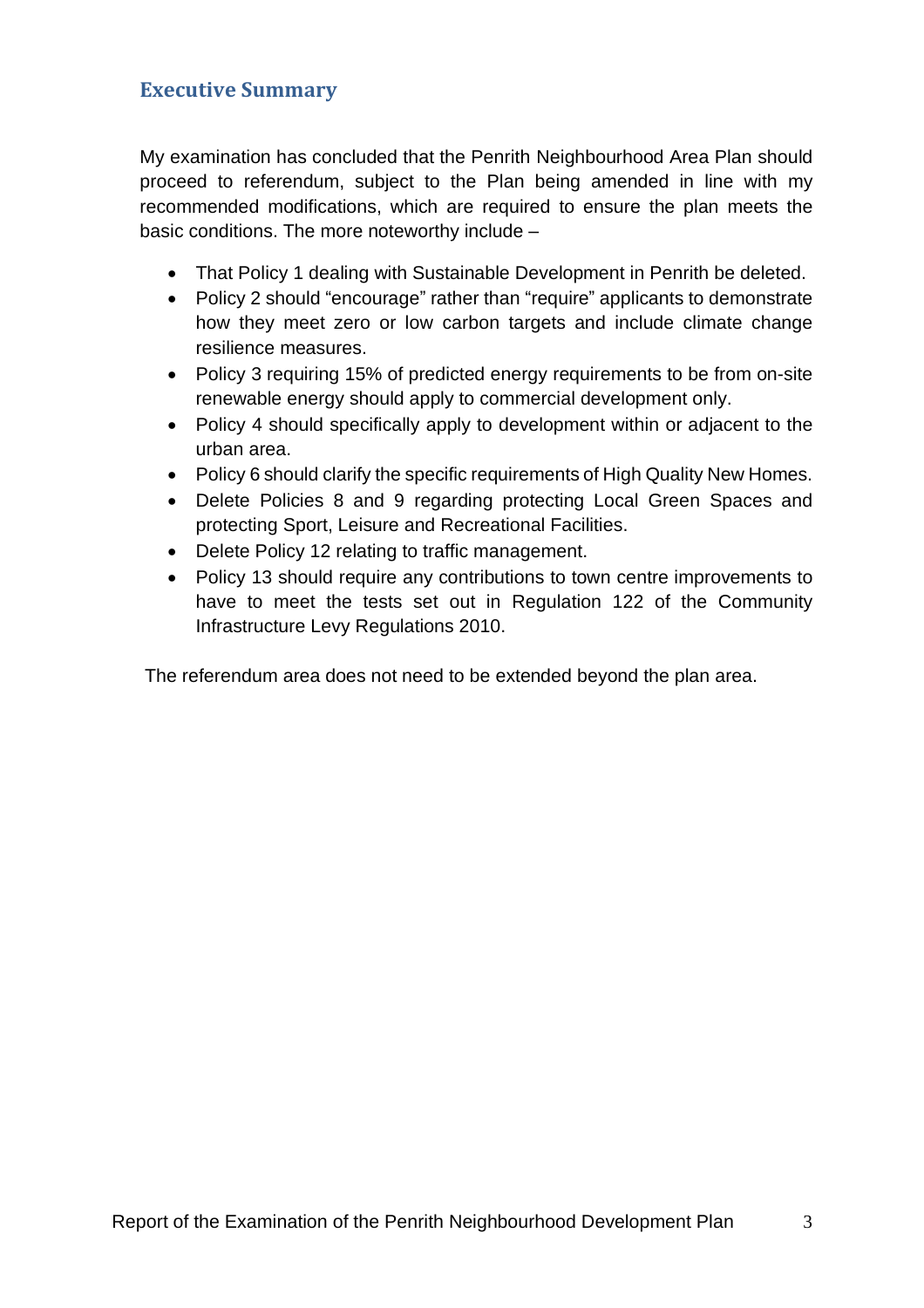# **Introduction**

- 1. Neighbourhood planning is a process, introduced by the Localism Act 2011, which allows local communities to create the policies which will shape the places where they live and work. The Neighbourhood Plan provides the community with the opportunity to allocate land for particular purposes and to prepare the policies which will be used in the determination of planning applications in their area. Once a neighbourhood plan is made, it will form part of the statutory development plan alongside the adopted Eden Local Plan. Decision makers are required to determine planning applications in accordance with the development plan unless material considerations indicate otherwise.
- 2. The neighbourhood plan making process has been undertaken under the supervision of Penrith Town Council. A steering group, the Penrith Neighbourhood Development Plan Group was appointed to undertake the plan's preparations on behalf of the Town Council.
- 3. This report is the outcome of my examination of the Submission Version of the Penrith Neighbourhood Plan. My report will make recommendations based on my findings on whether the Plan should go forward to a referendum. If the plan then receives the support of over 50% of those voting at the referendum, the Plan will be "made" by Eden District Council.

# **The Examiner's Role**

- 4. I was appointed by Eden District Council in November 2020, with the agreement of Penrith Town Council to conduct this examination.
- 5. In order for me to be appointed to this role, I am required to be appropriately experienced and qualified. I have over 43 years' experience as a planning practitioner, primarily working in local government, which included 8 years as a Head of Planning at a large unitary authority on the south coast, but latterly as an independent planning consultant and director of my neighbourhood planning consultancy, John Slater Planning Ltd. I am a Chartered Town Planner and a member of the Royal Town Planning Institute. I am independent of Eden District Council and Penrith Town Council and I can confirm that I have no interest in any land that is affected by the Neighbourhood Plan.
- 6. Under the terms of the neighbourhood planning legislation, I am required to make one of three possible recommendations:
	- That the plan should proceed to referendum on the basis that it meets all the legal requirements.
	- That the plan should proceed to referendum, if modified.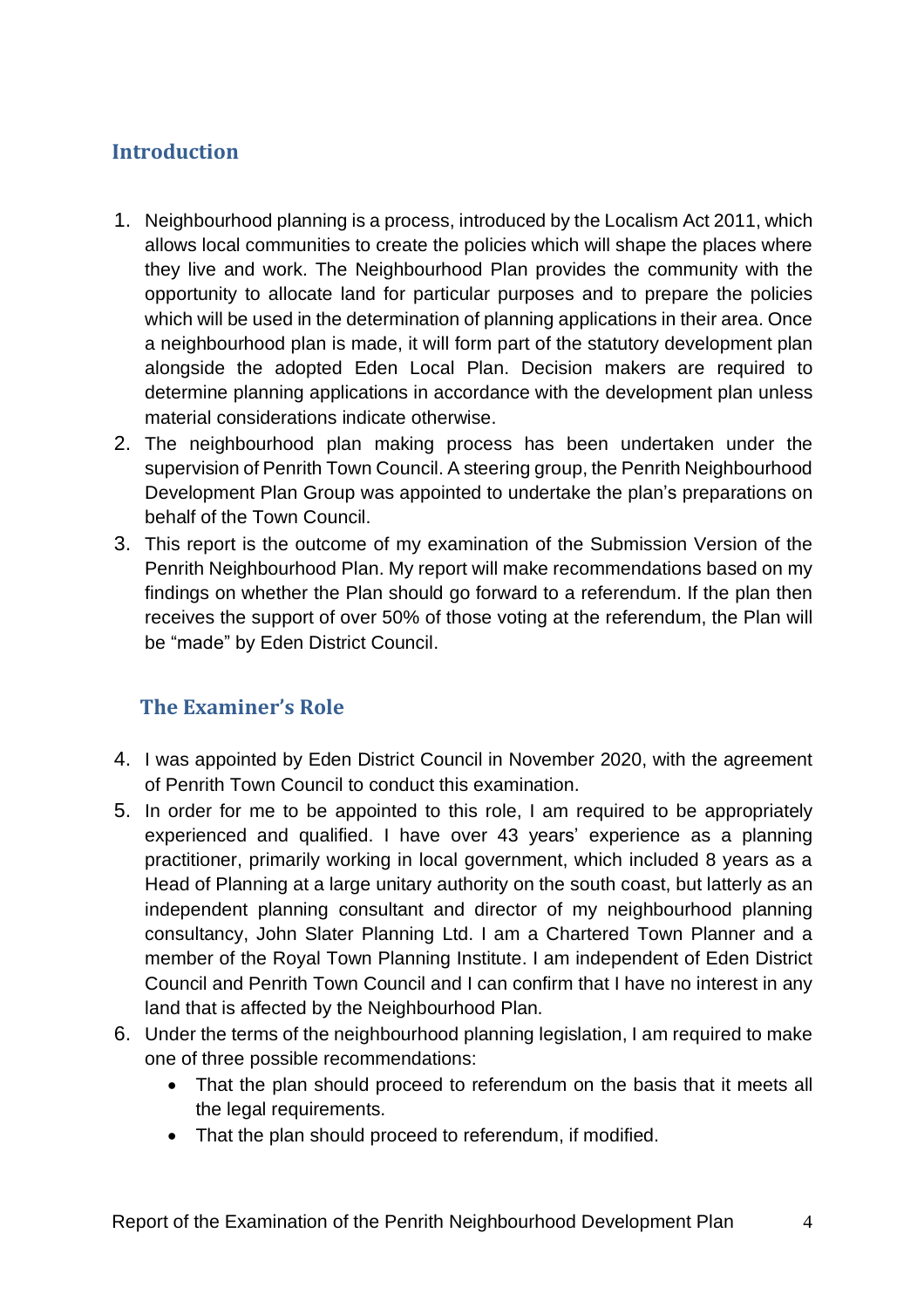- That the plan should not proceed to referendum on the basis that it does not meet all the legal requirements
- 7. Furthermore, if I am to conclude that the Plan should proceed to referendum, I need to consider whether the area covered by the referendum should extend beyond the boundaries of the area covered by the Penrith Neighbourhood Plan area.
- 8. In examining the Plan, the Independent Examiner is expected to address the following questions
	- Do the policies relate to the development and use of land for a Designated Neighbourhood Plan area in accordance with Section 38A of the Planning and Compulsory Purchase Act 2004?
	- Does the Neighbourhood Plan meet the requirements of Section 38B of the Planning and Compulsory Purchase Act 2004 - namely that it specifies the period to which it is to have effect? It must not relate to matters which are referred to as "excluded development" and also that it must not cover more than one Neighbourhood Plan area.
	- Has the Neighbourhood Plan been prepared for an area designated under Section 61G of the Localism Act and has been developed and submitted by a qualifying body?
- 9. I am able to confirm that the Plan, if modified in accordance with my recommendations, does now only relate to the development and use of land, covering the area designated by Eden District Council, for the Penrith Neighbourhood Plan, on 6<sup>th</sup> September 2016.
- 10.I can also confirm that it does specify the period over which the plan has effect, namely the period from 2019 up to 2032.
- 11.I can confirm that the plan does not contain policies dealing with any "excluded development''.
- 12.There are no other neighbourhood plans covering the area covered by the neighbourhood area designation.
- 13.I am satisfied that Penrith Town Council as a parish council can act as a qualifying body under the terms of the legislation.

# **The Examination Process**

- 14.The presumption is that the neighbourhood plan will proceed by way of an examination of written evidence only. However, the Examiner can ask for a public hearing in order to hear oral evidence on matters which he or she wishes to explore further or if a person has a fair chance to put a case.
- 15.I am required to give reasons for each of my recommendations and also provide a summary of my main conclusions.
- 16.I carried out an unaccompanied visit to Penrith on the afternoon of 5<sup>th</sup> January 2021 and the morning of  $6<sup>th</sup>$  January 2021. I spent the afternoon driving around Penrith and familiarised myself with the different areas of the town and saw some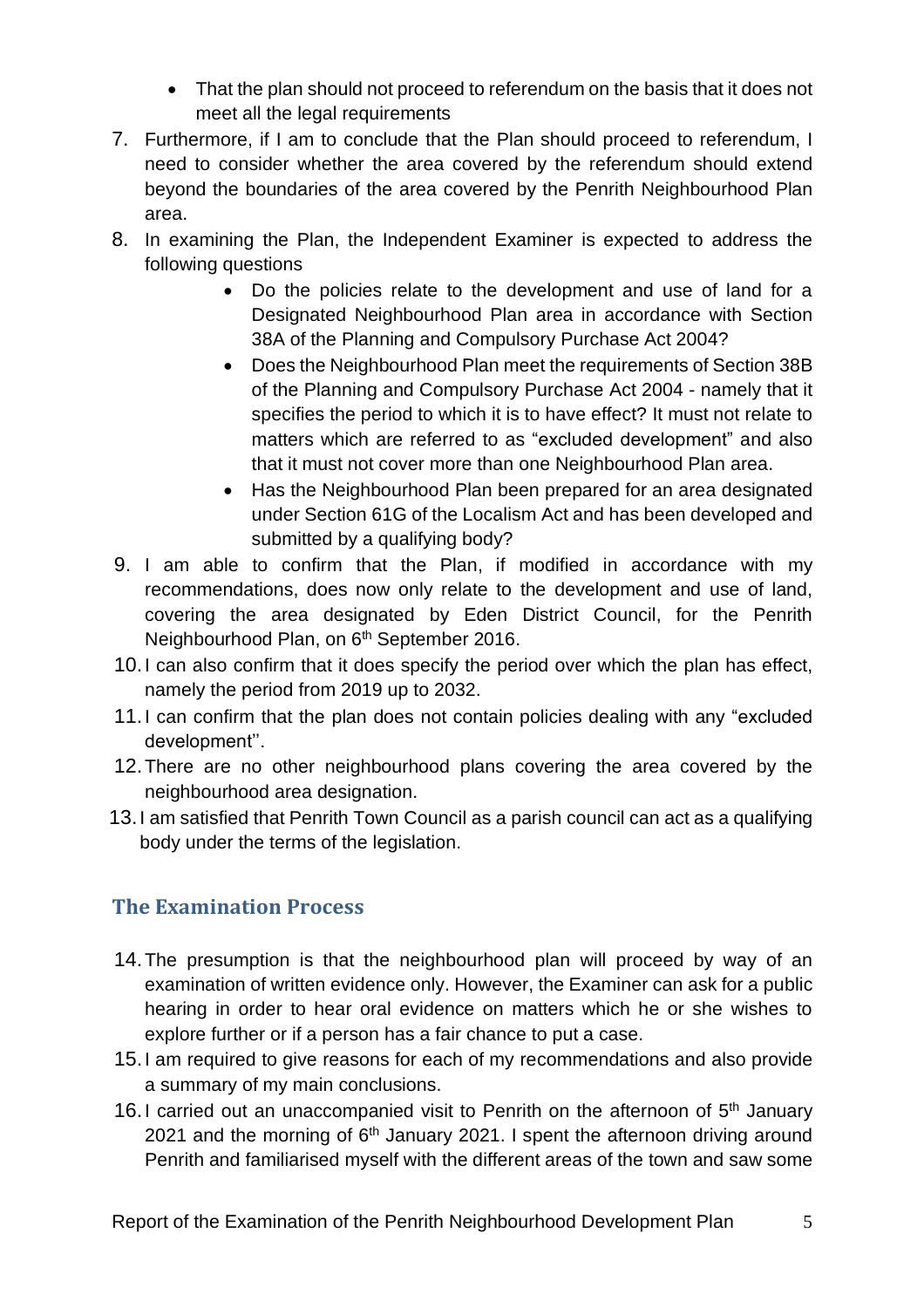of the new housing developments which are being built on the east side of the town. I also visited a small number of the proposed local green spaces and recreation areas before it became too dark. On the following morning, I walked from my hotel through the town centre and I was able to admire the New Squares development as well as the many small town centre shops, which regrettably, were mostly closed. I then visited all the identified sites referred to in Policies 8 and 9. I also went past Roundthorn Hotel to Beacon Hill and continued along the lanes to join the Salkeld Road. I then proceeded north out of Penrith on the A6 and visited Bowscar.

- 17.Following my site visits, I prepared a document seeking clarification on a number of matters, which I sent to both the Town Council and Eden District Council, entitled Initial Comments of the Independent Examiner, dated 8<sup>th</sup> January 2021. I indicated that I felt it necessary to call for a hearing to allow me to explore a number of specific issues.
- 18.Unfortunately, due to the restrictions imposed, as a result of the COVID 19 outbreak, the submission of oral representations could only be conducted, "virtually" via "teleconferencing" The Secretary of State had issued PPG advice that these would be appropriate for neighbourhood plan examinations, where needed. The video conference took place on 9<sup>th</sup> February 2021.
- 19. Following the hearing, I issued a Post Hearing Note dated  $10<sup>th</sup>$  February 2021. This covered a range of matters, most of which had been raised during the virtual hearing. I requested information as to the scale of responses to individual topics raised during the plan's consultations, revised mapping of the Policy 8 and 9 sites, the exploration of a jointly acceptable policy on Beacon Hill, and informing the District Council that I believed that it was its responsibility to screen the plan under the Habitats Regulations. It also sought clarification from the Town Council as to the circumstances where applicants would be expected to contribute to town centre improvements.
- 20. I was advised that a preliminary meeting took place on 4<sup>th</sup> March 2021. Following that meeting the landowner's proposals were considered at a further meeting of Penrith Town Council held on 12<sup>th</sup> April 2021. The Town Council's planning consultant was asked to prepare an alternative policy with a view to it going to the Town Council's Planning Committee on 7<sup>th</sup> June 2021 before being shared with Lowther Estates and with the intention of it being referred to the Full Town Council.
- 21. On 1<sup>st</sup> June 2021 I received an unsolicited email from the Friends of The Beacon and on 4<sup>th</sup> June an email from the Keep Penrith Special Campaign Group. I asked that their letters be placed on the respective websites.
- 22. On 19<sup>th</sup> July 2021 a virtual meeting took place between the Town Council and Lowther Estates where the Town Council rejected the policy put forward by the landowners. On 27<sup>th</sup> July the Full Council met and considered a report which put forward the Town Council's own preferred policy. It also received representations on behalf of the Friends of Penrith Beacon and Keep Penrith Special.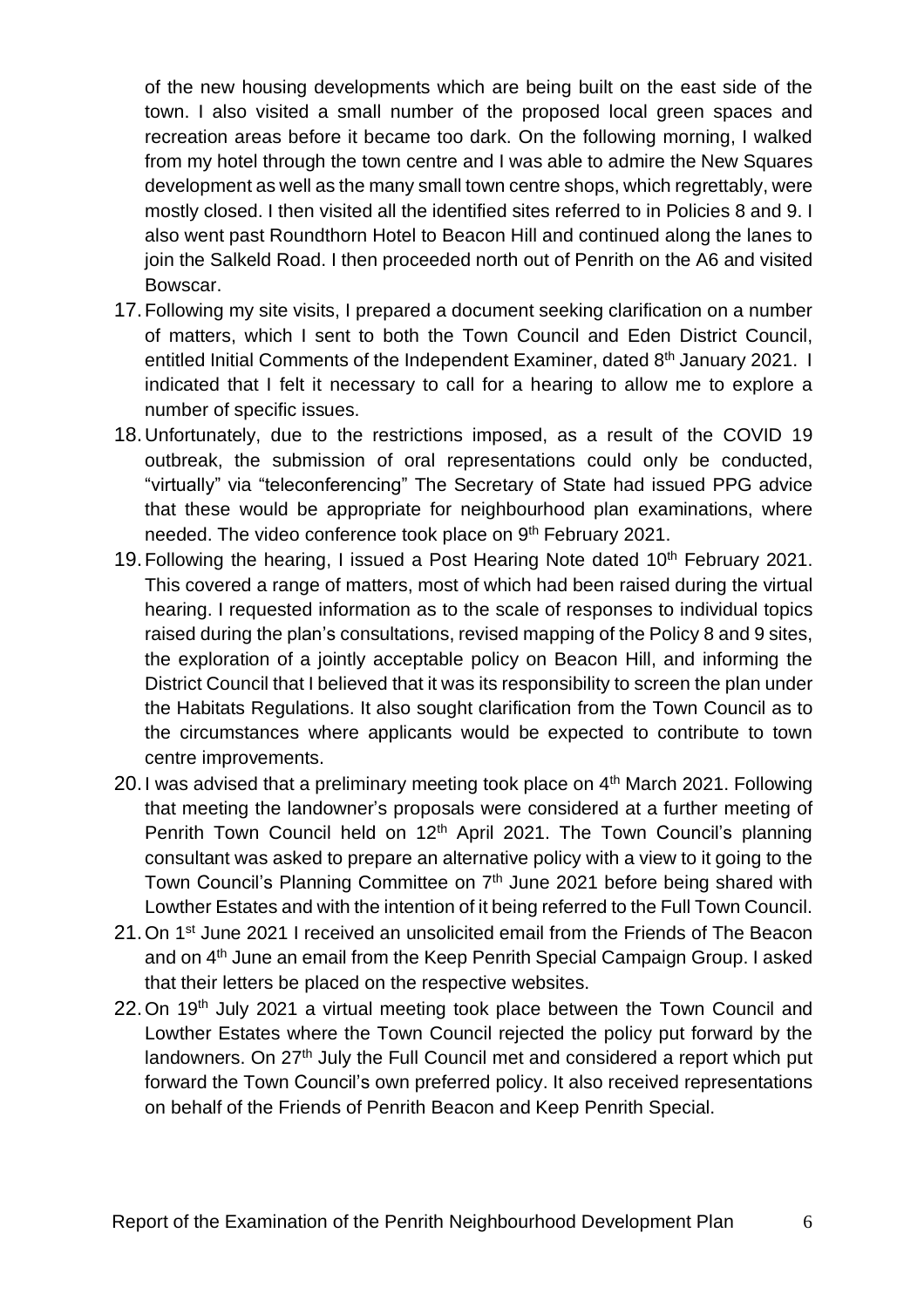- 23. On 9<sup>th</sup> August 2021 I received a letter on behalf of the landowners confirming that from their perspective, it had not been possible to arrive at a mutually agreed form of wording for an alternative policy.
- 24. Accordingly on 19<sup>th</sup> August 2021, I issued my Further Comments of the Independent Examiner document which asked for the Town Council's perspective on the outcome of the discussions and also following the July changes to the NPPF, asking Eden District Council to contact the parties who submitted comments at Regulation 16 whether they wished to comment on the implications of the NPPF changes for this examination.
- 25. On 31<sup>st</sup> August 2021 I received the response from the Town Council in response to the other matters that I had raised in the Post Hearing Note.
- 26.The consultation for the NPPF changes was held between 14th September and  $6<sup>th</sup>$  October 2021 and I received the replies on  $8<sup>th</sup>$  October 2021 along with comments from the Friends of the Beacon and Keep Penrith Special Group.
- 27. The responses to my Further Comments document were submitted to me on 18<sup>th</sup> October 2021.
- 28.At that stage, I began to prepare my initial draft of this report. I considered carefully the comments that I had received. It did seem to me that there was the possibility of drafting a policy which would offer the protection to the majority of the Beacon which clearly the Town Council was considering, alongside its proposed improvements to public access and informal recreational facilities, could actually be delivered by a policy which also supported limited tourism accommodation that would accord with Eden Local Plan Policy EC4, which already covered the Beacon. I therefore drafted a proposed modification to the plan which would have satisfied both aspirations, through the inclusion of a policy, which I considered met the test of the basic conditions.
- 29.However, I was conscious that introducing this new policy at the examination stage, it would not have been the subject of any public consultation and there had not been an opportunity for the public and stakeholders to express their views on my draft policy. According I prepared a document entitled "Consultation on Proposed Policy on Beacon Hill" dated 1<sup>st</sup> December 2021 which set out my thinking, by including an extract from my draft report, alongside a proposed policy for Beacon Hill.
- 30.This was the subject to a four-week consultation that was organised by Eden District Council which ran from 7<sup>th</sup> January 2022 until 4<sup>th</sup> February 2022. At the start of the consultation, the Town Council questioned the officers at Eden District Council whether I had the legal power to propose such a modification. In response, I produced a Clarification Note dated 10<sup>th</sup> January 2022 which explained the legislative basis that would allow a modification of the plan to ensure that it met the basic conditions. The District Council sought it own legal advice and this agreed with my conclusions.
- 31.By the conclusion of the public consultation, a total of 573 responses were received, along with 55 individual responses and these were forwarded to me by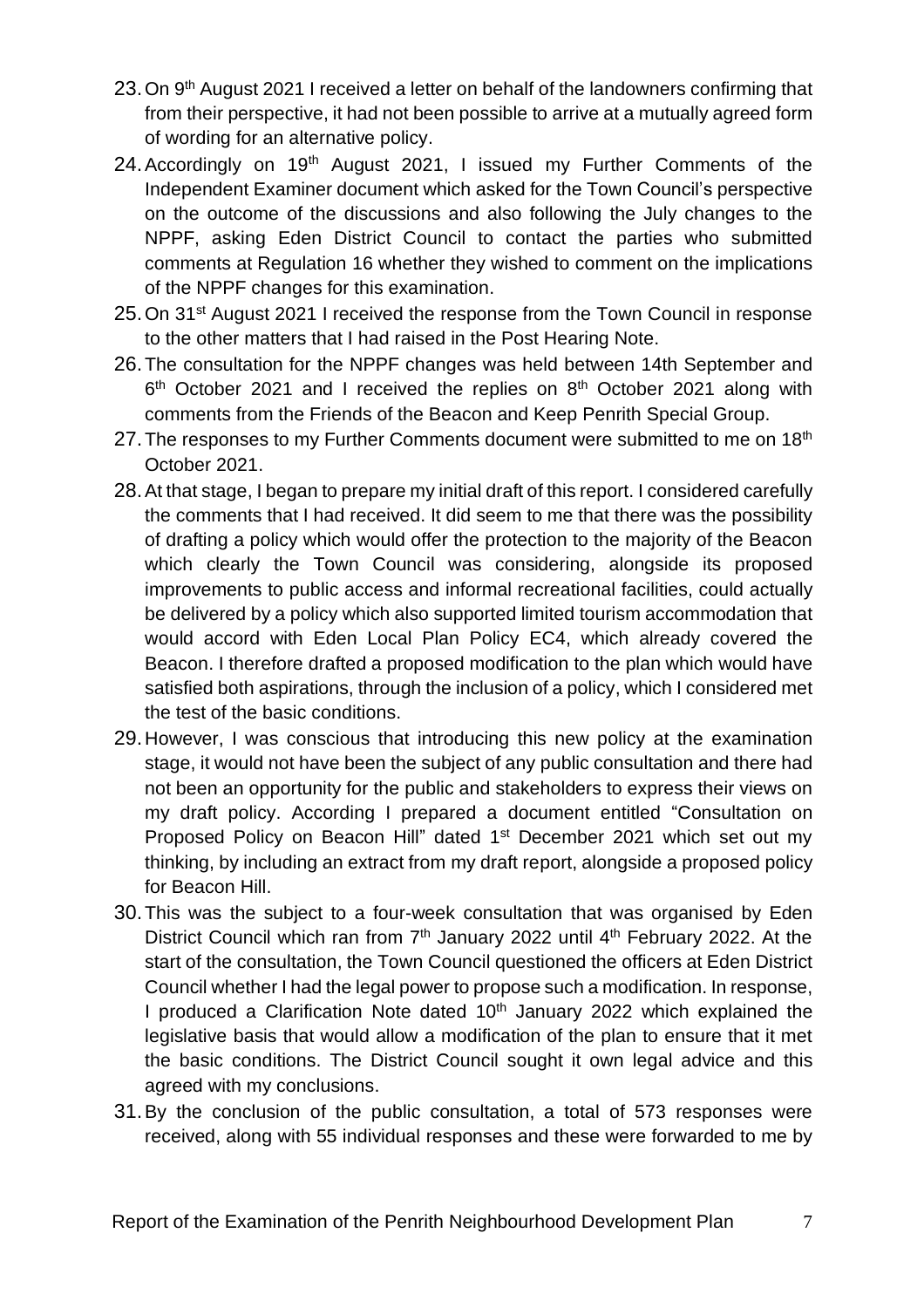Eden District Council on 2<sup>nd</sup> March 2022. I will discuss the results of that consultation in the relevant section of this report.

32.All the relevant documents have been placed on Eden District Council's website.

# **The Consultation Process**

- 33.The first public consultation exercise had the tagline "Talk about Penrith", to seek the views of residents and businesses on a range of issues affecting the town. This was launched at a public event held on 15<sup>th</sup> March 2017 and the first face-toface consultations took place in the town centre a few days later on 18<sup>th</sup> March. A second event was held on 1<sup>st</sup> April 2017 at Penrith Parish Centre. At these events of public were able to comment on which green spaces were important to them and what non-designated heritage assets were valued.
- 34.This initial consultation helped to identify key issues and objectives for the neighbourhood plan. This was supplemented by a housing needs survey which was circulated in the period May to July 2018.
- 35.The group published a Preferred Options Draft Plan which it consulted upon during the period June and July 2018. This produced 70 individual responses.
- 36.All this activity culminated with the preparation of the Pre-Submission version of the neighbourhood plan which was the subject of an eight week consultation, known as the Regulation 14 consultation, which ran from 4<sup>th</sup> February to 1<sup>st</sup> April 2019. A summary version of that draft plan was prepared but unfortunately, it omitted the policy on shopfront and a further round of publicity was given to cover that omission. This Reg 14 consultation was publicised through a range of publicity and other media outlets including on the website and letter sent to businesses in the town centre, correspondence with statutory undertakers and community groups, dropping events, social media and by Eden's local magazine. In total, 93 people attended the drop-in sessions and 290 questionnaires were returned, 253 from residents and 32 from businesses and five from community groups. These are fully set out in a document on the Town Council's website, which both records the comments made and the resultant changes made to the plan as a result of consultation responses.
- 37.I am satisfied that the Town Council has actively sought the views of local residents and other stakeholders and their input has helped shape the plan.

# **Regulation 16 Consultation**

38.I have had regard, in carrying out this examination, to all the comments made during the period of final consultation which took place over a 6-week period, between 23<sup>rd</sup> September 2020 and 4<sup>th</sup> November 2020. This consultation was organised by Eden District Council, prior to the plan being passed to me for its examination. That stage is known as the Regulation 16 Consultation.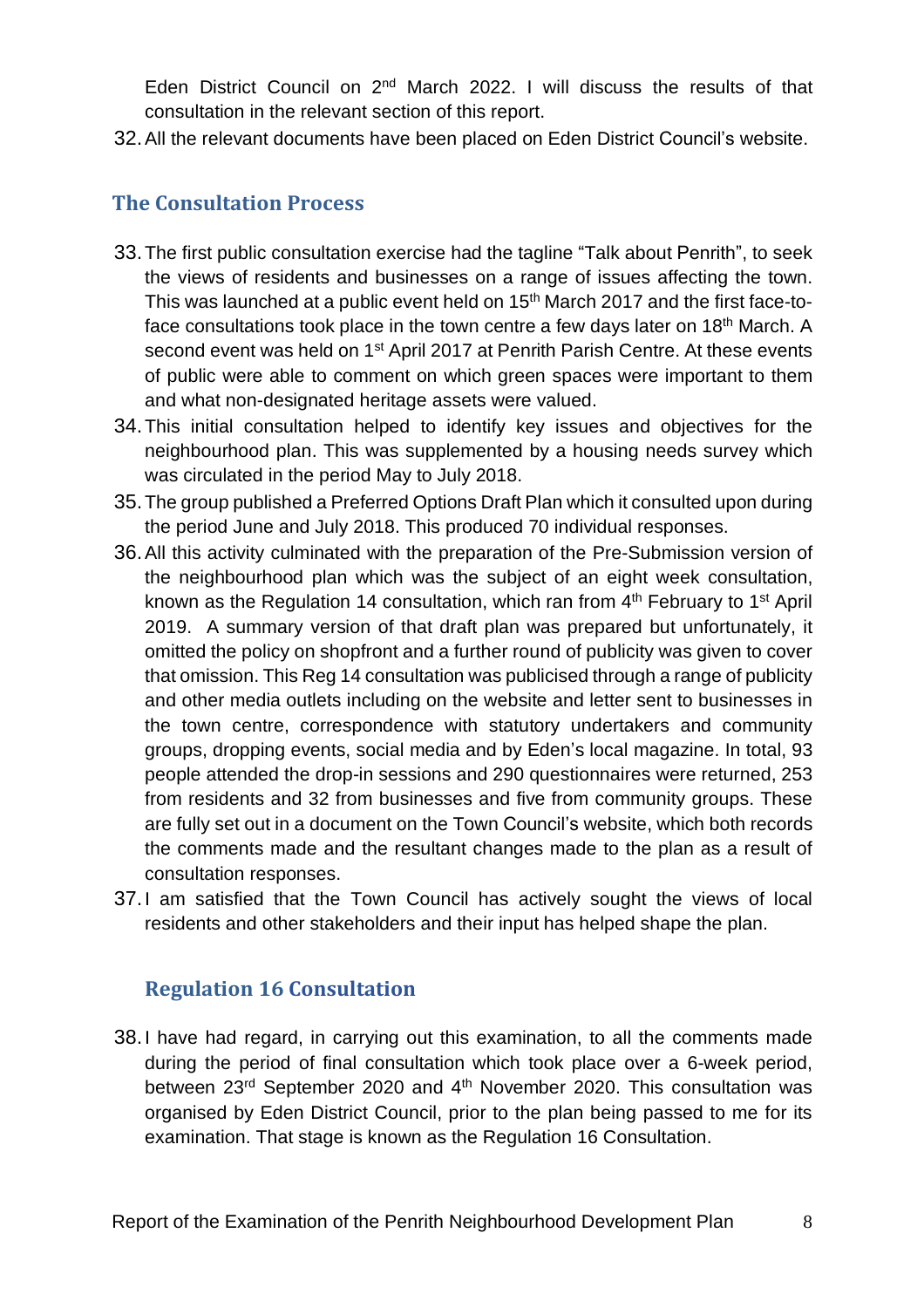- 39.In total, 36 responses were received, from Natural England, Cumbria Police and Crime Commissioners Office and Cumbria Constabulary, Sports England, Friends of the Lake District, National Grid, Environment Agency, Rotary Club of Penrith, The Coal Authority, Historic England, Eden District Council, Penrith Tennis Court, Cumbria County Council, Homes England, Brougham Parish Council, Penrith and the Borders Liberal Democrats, United Utilities, Persimmon Homes Lancashire and Stantec on behalf of the Lowther Estate Trust and from 5 local residents and 2 County Councillors. It should be noted that some parties submitted more than one representation.
- 40.I have carefully read all the correspondence and I will refer to the representations where it is relevant to my considerations and conclusions in respect of specific policies or the plan as a whole.

# **The Basic Conditions**

- 41.The Neighbourhood Planning Examination process is different to a Local Plan Examination, in that the test is not one of "soundness". The Neighbourhood Plan is tested against what is known as the Basic Conditions which are set down in legislation. It will be against these criteria that my examination must focus.
- 42.The five questions, which seek to establish that the Neighbourhood Plan meets the basic conditions test, are: -
	- Is it appropriate to make the Plan having regard to the national policies and advice contained in the guidance issued by the Secretary of State?
	- Will the making of the Plan contribute to the achievement of sustainable development?
	- Will the making of the Plan be in general conformity with the strategic policies set out in the Development Plan for the area?
	- Will the making of the Plan breach or be otherwise incompatible with EU obligations or human rights legislation?
	- Will the making of the Plan breach the requirements of Regulation 8 of Part 6 of the Conservation of Habitats and Species Regulations 2017?
	- 43. The plan had been submitted at the time of the 2019 version of the National Planning Policy Framework. In July 2021 the Secretary of State published a revised NPPF and it is against the policies in that document that the examination will have regard to.

# **Compliance with the Development Plan**

44. For the purpose of this neighbourhood plan, the overarching strategic policy context is provided by the Eden Local Plan, 2014 - 32 which was adopted on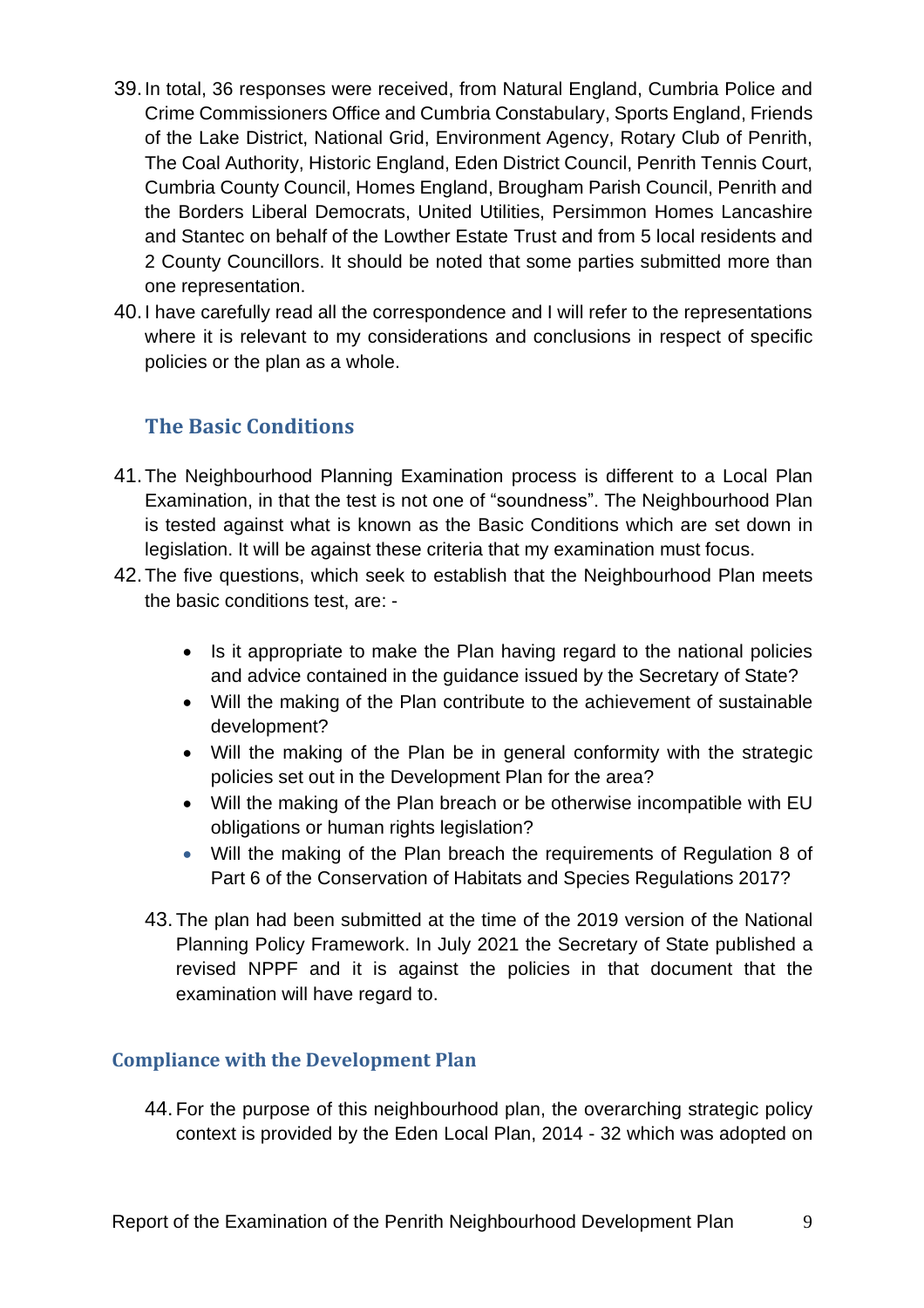11<sup>th</sup> October 2018. That contains the strategic policies of the development plan, for the consideration of one of the above basic conditions.

- 45. The overall spatial strategy is set out in Policy LS1 Locational Strategy which highlights that in Penrith this allows sustainable development appropriate to a larger town and in particular it refers to improvements in town centre facilities and the public realm, development of strategic employment areas and the provision of large-scale housing development to the east and north of the town. Policies for the areas outside the urban area are much more restrictive and encourage only the reuse traditional buildings, affordable housing and rural exception sites. Penrith is required, in the local plan, to provide 50% of the houses in the district which equates to 2,178 dwellings out of a district target of 4,356 dwellings which as set out in the table in Policy LS2 and that identifies that there is a residual requirement of 835 dwellings to be provided in the town over the plan period.
- 46.Specific policy for Penrith is set out in Policy PEN 1–A Town Plan for Penrith. This states that the main locations for housing are at Carleton to the east and at Salkeld Road, White Ox Farm and Raiselands Farm to the north. The policy identifies 10 sites to meet the Penrith allocation with the sites to the east expected to deliver homes in the short to medium term. Policy PEN2 requires masterplans to be provided for the remaining strategic sites to the north and east and all developers are required to work with the infrastructure providers to look at the funding of the physical and social infrastructure needed in the town to accommodate the new development proposed.
- 47. Other policies relevant to the neighbourhood plan include Policy DEV5 dealing with the design of new development and Policy HS 1- Affordable Housing which requires 30% provision on schemes of 10 units or more or 1000 m<sup>2</sup> of floor space and with no contributions expected on site below that threshold. Policy HS4 deals with housing type and mix and Policy HS5 addresses the need for accessible and adaptable homes.
- 48.Policy EC4 refers to tourist accommodation and facilities and is of importance in terms of the policies for Beacon Fell which allows subject to conditions, both large scale and small scale tourism development.
- 49.Policy ENV5 sets requirements for environmentally sustainable design. Finally of particular relevance is Policy COM 2 which seeks to protect open space, sport, leisure and recreation facilities and this sets out that any development proposal that results in the loss of open space, sport, leisure, allotments, recreational and cultural spaces, will not be allowed unless the benefits and development outweighs the loss.
- 50. My overall conclusion is that the neighbourhood plan, apart from where I have noted in the commentary on individual policies, is in general conformity with these strategic policies in the Eden District Plan.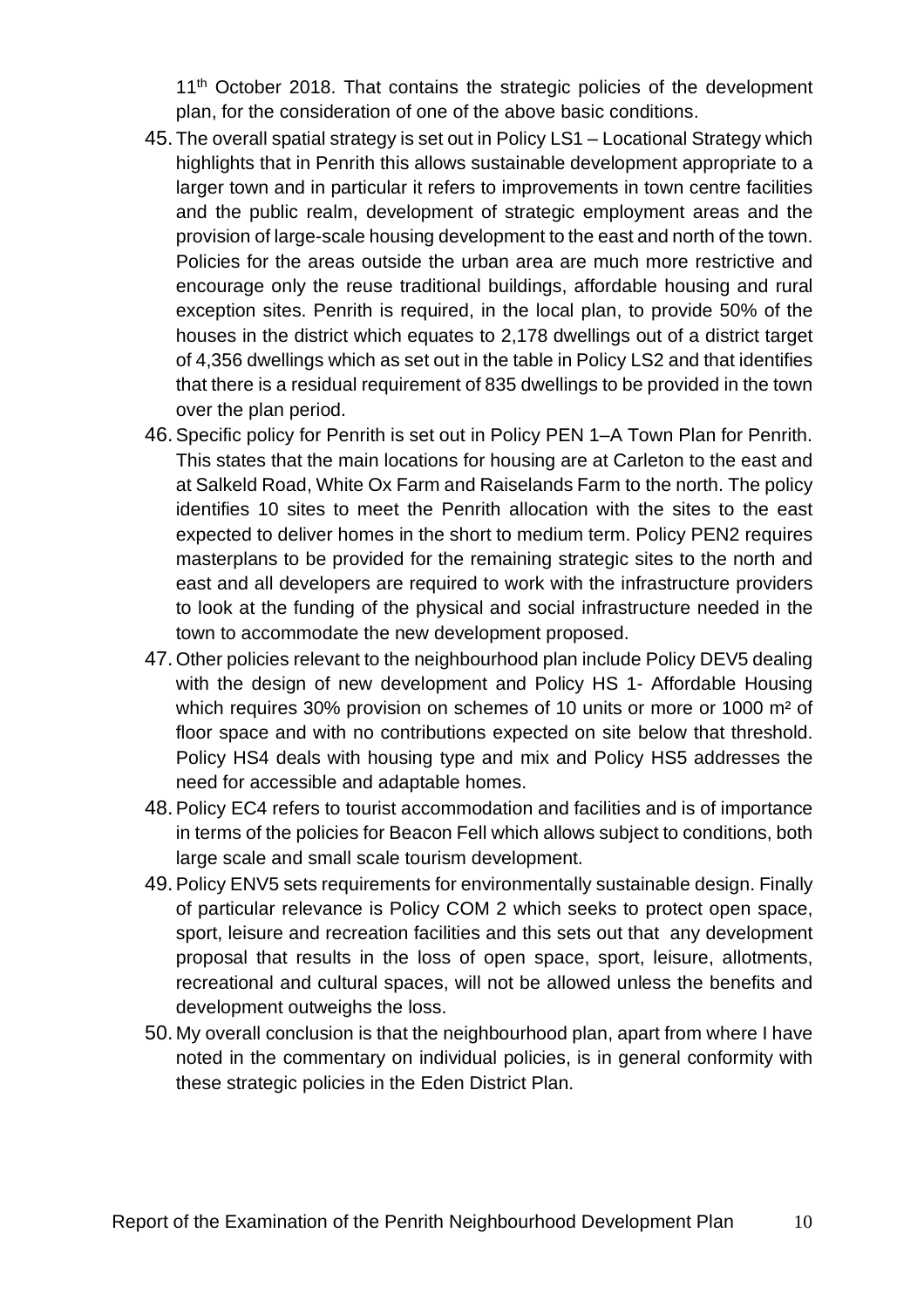# **Compliance with European and Human Rights Legislation**

- 51.Penrith Town Council issued a Screening Opinion, in a report dated January 2019, which concluded that a full strategic environmental assessment, as required by EU Directive 2001/42/EC, which is enshrined into UK law by the "Environmental Assessment of Plans and Programmes Regulations 2004", would not be required. The 3 statutory consultees agreed with that conclusion
- 52. It appears that the Town Council carried out its own HRA screening in the same report as the SEA screening, which concluded that an assessment under the Conservation of Habitat and Species Regulations would not be required. The District Council issued a statement in its response to my Initial Comments document dated 26<sup>th</sup> January 2021 that it agreed with that screening opinion.
- 53. However, under the terms of the above regulations, it is the District Council rather than Penrith Town Council that is the competent authority, which is required to screen the neighbourhood plan. I raised this issue with the District Council in my Post Hearing document and subsequently it commissioned the Greater Manchester Ecology Unit to undertake that screening of the neighbourhood plan on its behalf This report also considered the neighbourhood plan in terms of the impact on the nearest European protected sites, which is the River Eden SAC and it concluded that there were no likely significant impacts and the plan could be screened out.
- 54. I am satisfied that the basic conditions regarding compliance with European legislation, including the newly introduced basic condition regarding compliance with the Habitat Regulations, are met. I am also content that the plan has no conflict with the Human Rights Act.

# **The Neighbourhood Plan: An Overview**

55. I must firstly commend the Town Council on taking the lead and preparing a neighbourhood plan for the whole town. The plan is not seeking to make housing or employment allocations as that has already been done by the Eden Local Plan. The plan is however seeking to drive its own local agenda, particularly when it comes to expectation as to whether development within the town should meet higher sustainability standards. However, there are limits on what can be achieved by neighbourhood plan and this is set out clearly by the Secretary of State. His position is that it is the local plan, rather neighbourhood plans that can set higher standards and furthermore the key driver for addressing climate change by reducing the carbon footprint of new development as well as driving higher energy standards is being taken forward at a national level, by such measures as the building regulations.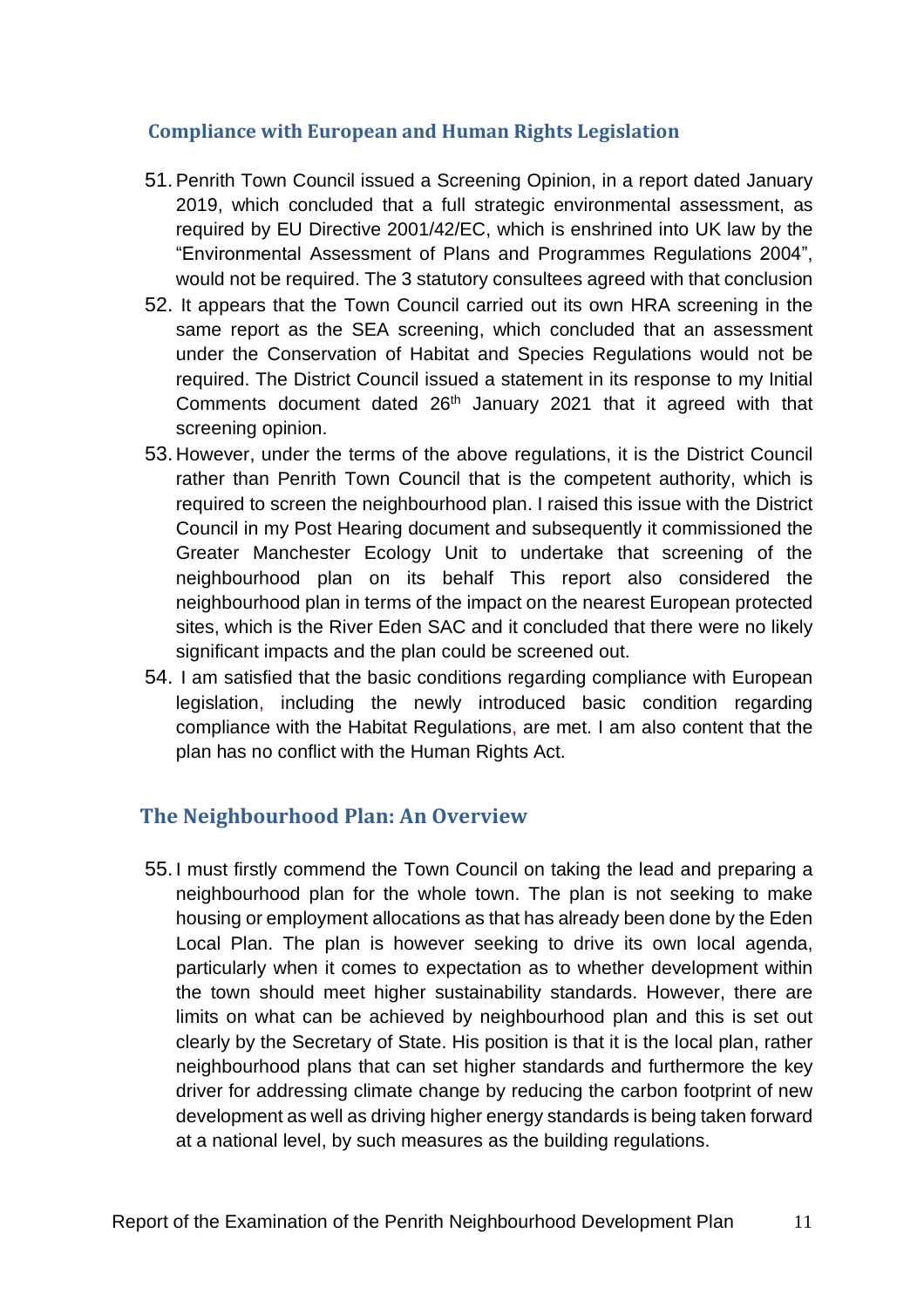- 56. I know that some members of the Steering Group will be disappointed by my conclusions, but during the hearing there was an appreciation that the planning permission could not necessarily be refused, if the higher standards were not being delivered. I sensed that the Town Council wished to be seen to be driving higher standards, but it had an expectation that in reality, decision makers would "water down the expectations in the planning balance". That undermines the importance of the role neighbourhood plans can play in the management of development, as the expectation is always that the determination of planning application should be in accordance with the development plan unless material circumstances dictate otherwise. That is why the role of the examination is important to assess the plan against the basic conditions which include but the plan has had regard to Secretary of State policy and advice.
- 57. The other area where I have had to make significant changes from the submitted plan relates to the treatment of green spaces within the town. I am afraid that the approach taken to identify what are to be local green spaces, which has been confirmed was based on the function of the green space, is at variance with the approach advocated by the Secretary of State which seeks to reserve the local green space designation to the open spaces which are particularly valued by the local community, having particular significance.
- 58. Having regard to the extent of the changes that I have to recommend, did lead me to consider whether the plan as a whole should be allowed to proceed to referendum, as some of the changes, it could be argued, go to the heart of the plan. However, I have concluded that there are significant benefits in allowing the plan to proceed to referendum and I will be recommending the subject to the modifications, a number of which are significant, the plan does proceed. I have through my modifications been able to retain some of the ambition of the Town Council by changing specific requirements to a policy which offers encouragement to the attainment of these high standards.
- 59. My recommendations have concentrated particularly on the wording of the actual policies against which planning applications will be considered. It is beyond my remit as examiner, to comprehensively recommend all editorial changes to the supporting text. These changes are likely as a result of my recommendations, in order that the plan will still read as a coherent planning document.
- 60. Following the publication of this report, I would urge the Town Council and Eden planners to work closely together to incorporate the appropriate changes which will ensure that the text of the Referendum Version of the neighbourhood plan matches the policy, once amended in line with my recommendations. There will also need to be editorial matters to resolve such as policy numbering, as a consequence of my recommended changes.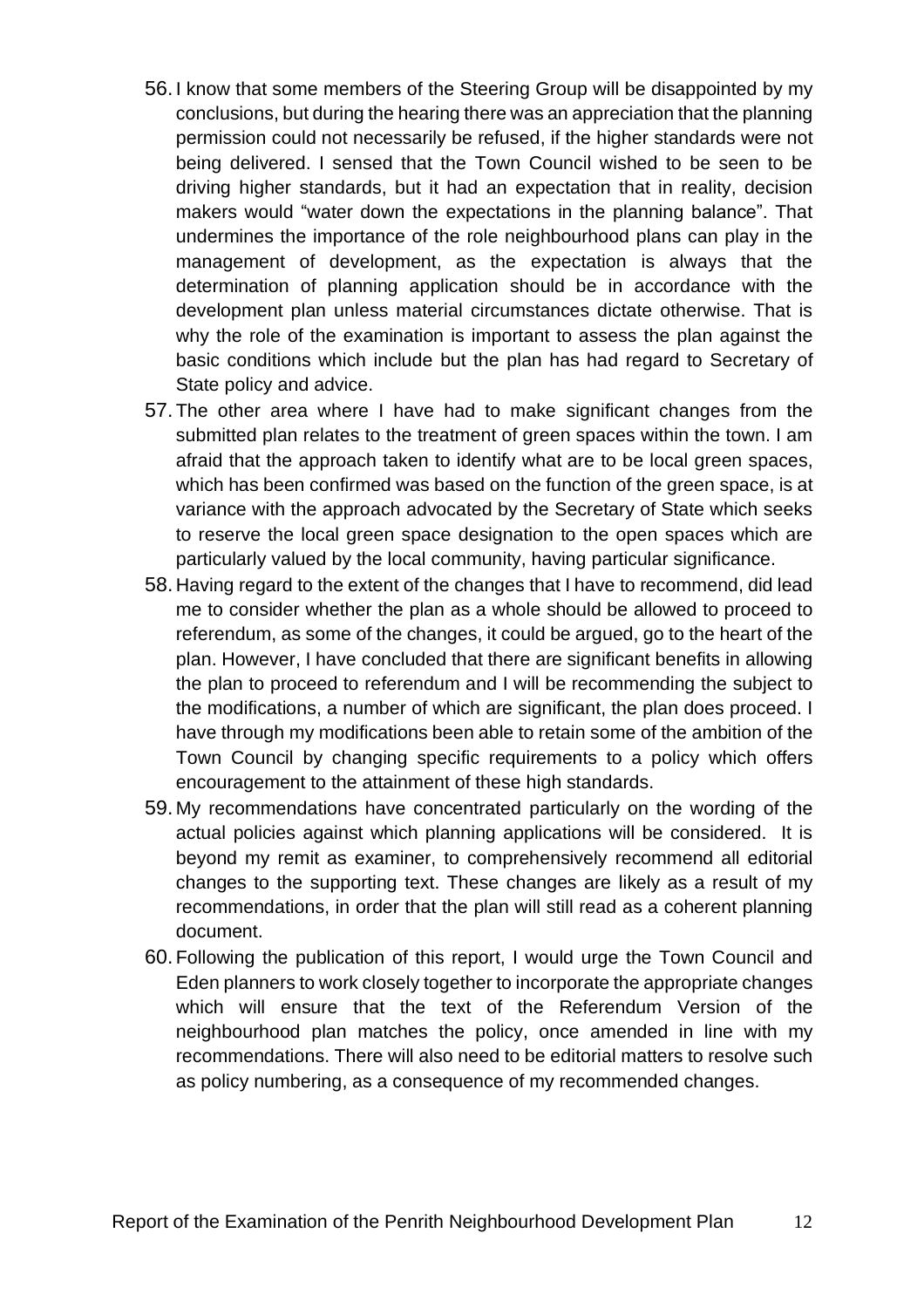# **The Neighbourhood Development Plan Policies**

# **Policy 1: Sustainable Development in Penrith**

- 61. This policy seeks to place the issue of the sustainability of new development at the heart of decision-making of planning applications within Penrith. The policy seeks to apply to all development proposals and are expected to incorporate sustainable development principles and measures. This requires the development to build in resilience to allow development to be adaptable to meet the challenges of climate and socio-economic change. It then sets out nine criteria which should be met, "where practical".
- 62. However, in my view, the policy only offers a partial view of what the NPPF identifies as the key elements of sustainable development. For example, it does not cover the economic thread of sustainable development, such as supporting growth, innovation and improved productivity. Similarly, the policy does not address the need to provide a "sufficient number or range of homes to meet the needs of the present and future generations."
- 63.As such this policy, offers only a restrictive picture of what constitutes sustainable development and by concentrating only with these particular policies, the decisionmaker is not being asked to consider other elements that are equally as important components of sustainable development.
- 64.At the hearing there was a discussion as to whether the neighbourhood plan was intended to take precedence over the non-strategic local plan policies on the basis of it being a more recently approved document. The Town Council's response was that its intention was the neighbourhood plan would be complimentary to the policies in the local plan and it was not intended that the policy should supersede the policies in the Eden Local Plan.
- 65.As the NPPF states, "Neighbourhood plans offer the community the ability to develop a shared vision for their area" and allowing them to shape direct and deliver sustainable development "by influencing local planning decisions as part of the statutory development plan". The NPPF, in paragraph 28, suggests that non-strategic policies can set out more detailed policies for specific areas, neighbourhoods or types of development. This can include allocating sites, the provision of infrastructure and community facilities, establishing design principles and conserving and enhancing the natural and historic environment and setting out other development management policies.
- 66. In my experience it is quite usual for the neighbourhood plan policy to provide an additional local dimension to a local plan policy. Indeed, it is a requirement that a neighbourhood plan should support the strategic policies in the local plan.
- 67. However, I am also conscious that the Secretary of State, in paragraph 16f) of the NPPF, states that plans should "avoid unnecessary duplication of policies that apply to particular area".
- 68. I have carefully reviewed each of the elements contained within the policy and my conclusion is that the local plan is actually providing the same or greater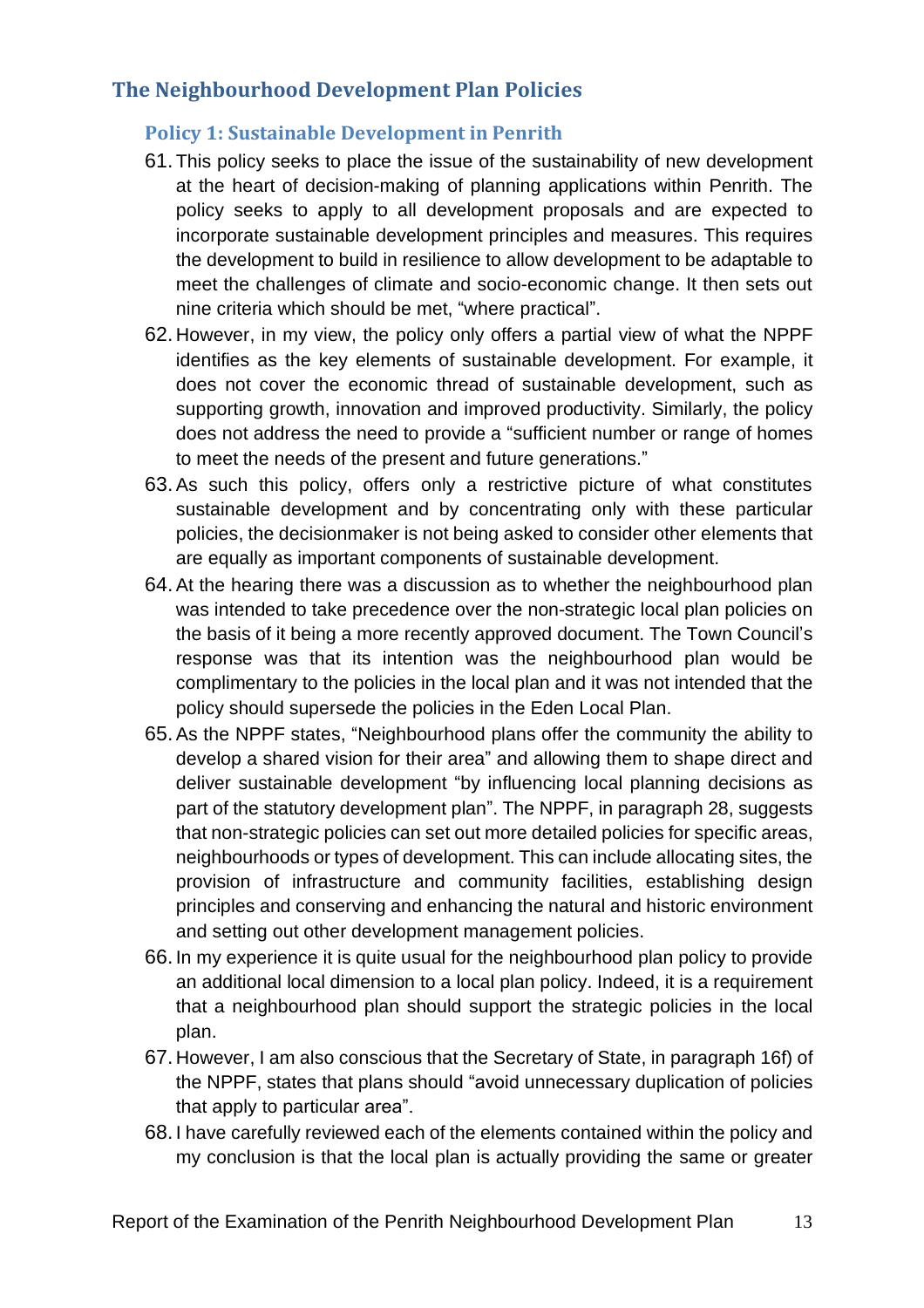levels of detail as to what is expected from a development, compared to the "criteria" which is set out in the Policy1. In particular, I am satisfied that the Eden Local Plan in Policies DEV3, DEV4, DEV5, ENV4 and ENV5, which already apply to development taking place within Penrith, provide clear guidance to decisionmaker as to how a planning application is to be considered, apart from two elements.

- 69. The first area where the criterion in Policy 1, which is not covered by the strategic policies in the local plan, is the requirement for schemes to demonstrate that the design includes measures to minimise energy use and consumption. However, the Secretary of State in a Written Ministerial Statement to the House of Commons, dated 25<sup>th</sup> March 2015, states that neighbourhood plans should not set "any additional local technical standards or requirements relating to the construction, internal layout and performance of new dwellings." There was some debate at the hearing as to how relevant that 2015 Statement is, but I am satisfied that this is remains the current policy advice from the Secretary of State, as the statement, unlike others, has not been revoked and is also still referred to in the advice in the Planning Practice Guidance which was issued in 2019. Reference was made to recent statements made in the Government's response to the Future Homes Standard consultation, but that relates to matters primarily covered by the Building Regulations. I therefore believe that the inclusion of the criteria raising expectations regarding energy use and consumption, within a neighbourhood plan, would not be in accordance with the Secretary of State advice and as such would not meet the basic condition.
- 70. The other area relates to the use of "use of …. healthy products (e.g. by avoiding toxic or carcinogenic materials) that employ low energy output and are, wherever possible, sourced locally". The sources of materials within a development is not a matter that is within the control of the planning system and certainly would not be subject of planning control.
- 71. To give an example of the more detailed policy requirements which are set out in local plan policy, the final criterion of the policy requiring "protection and enhancement of the local identity, character and environmental distinctiveness of the town by way of sympathetic use of building styles, layouts, materials and landscaping" is actually dealt with on a more comprehensive basis by Policy DEV5 which sets out ten criteria and refers to the design principles in the Eden Design Guide.
- 72.Whilst I understand that the Town Council wishes to make a strong statement regarding its expectations for development within the town, I am satisfied that the strategic policies within the local plan, which apply to the town, actually provide the same or greater level of detail as to how planning applications are to be considered in terms of the delivery of sustainable development.
- 73. I am therefore recommending that Policy 1 should be deleted, but that the neighbourhood plan document within the supporting text can highlight these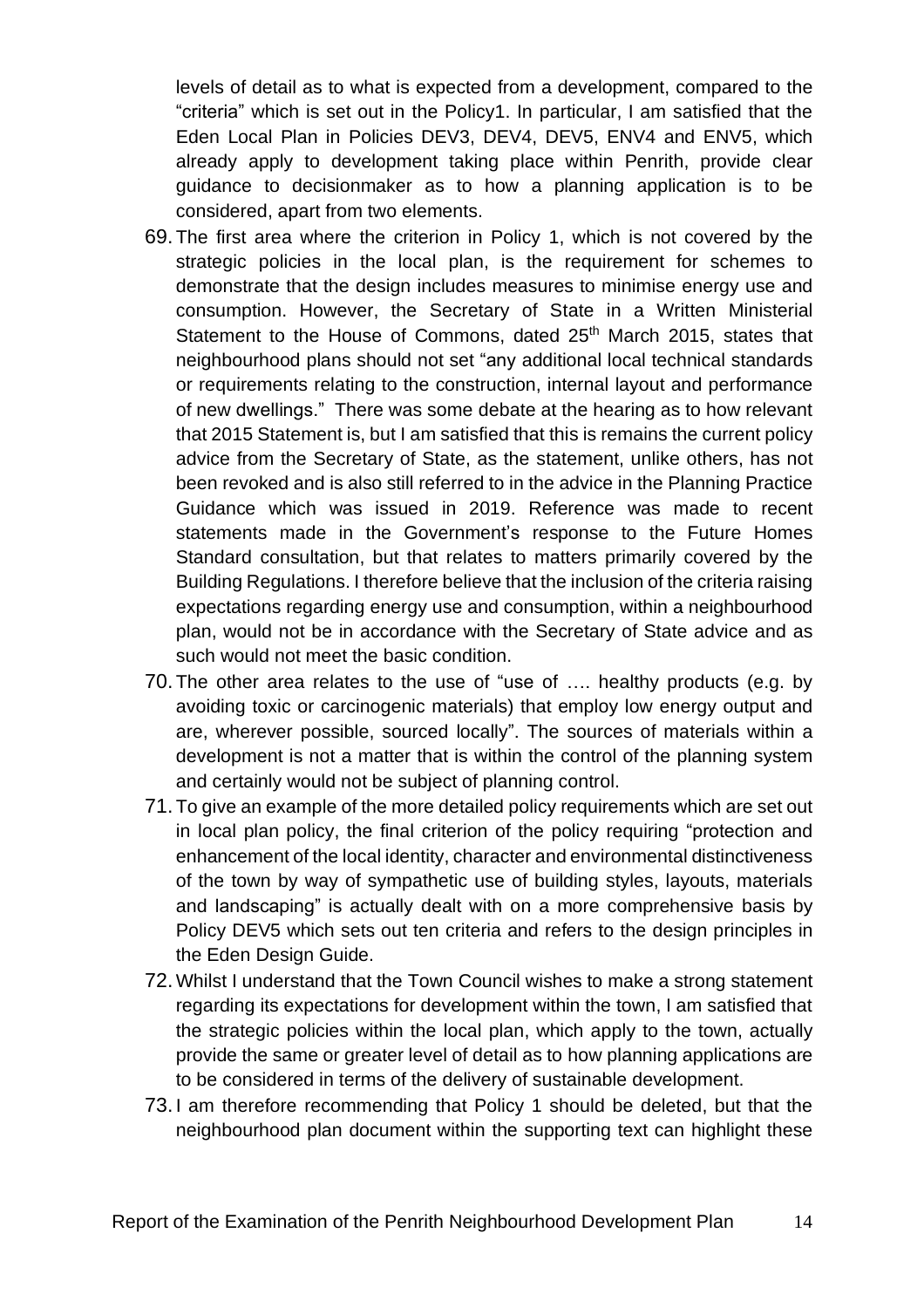issues and signpost the decision maker to the respective policies in the local plan.

## *Recommendation*

#### *That the policy be deleted.*

# **Policy 2: Environmentally Sustainable Design**

- 74. I consider that the overall thrust of this policy will ensure that the plan delivers sustainable development. The second element of the policy requires major developments to prepare a renewable energy strategy with zero or low carbon targets and include climate change resilience measures.
- 75. The Eden Local Plan already dictates under what circumstances a Renewable Energy Strategy will be required and how it should show the predicted energy demands of the proposed development and the degree to which the development meets current energy-efficient standards. This policy goes further and requires a statement to show how the development will meet zero or low carbon targets. I do not consider that imposing these extra requirements through a neighbourhood plan, in respect of residential schemes, would be in accordance with the requirements set out in the aforementioned Written Ministerial Statement. Such requirements are not affected, in the case of commercial schemes.
- 76. However, I am conscious that, as admitted during the hearing, that the effect of the additional costs of meeting the enhanced standards have not been tested as to effects on scheme's viability, which is something that would be required of a local plan policy, according to the Planning Practice Guidance (Paragraph: 009 Reference ID: 6-009-20150327).
- 77. I fear that by imposing this requirement at a local level could result in employment generating development choosing not to locate to Penrith, which could undermine the strategic employment policies in the Eden Local Plan as it could be more expensive to be building in Penrith compared to other areas of Eden District or the wider North West.
- 78. I acknowledge the desire of the Town Council to require higher energy efficiency/ sustainability standards in the town, but I believe that the policy is too onerous. I will be recommending that the emphasis of the policy should be changed, so that the meeting of the higher standards will be encouraged, but that the requirements of the Local Plan policy should remain the determining test. The support for the higher standards was acknowledged during the hearing's discussions, as being the best that could be achieved and it would mean that a planning application could not be refused, on the grounds of not meeting the zero or low carbon targets.
- 79. The final element of Policy 2 is a policy that encourages development to be at the forefront of contemporary, sustainable building design. I consider that this part of the policy is consistent with the Secretary of State's aspirations as set out in paragraph 134b) of the NPPF. This introduces an evidence-based methodology to assess application seeking approval based, on being the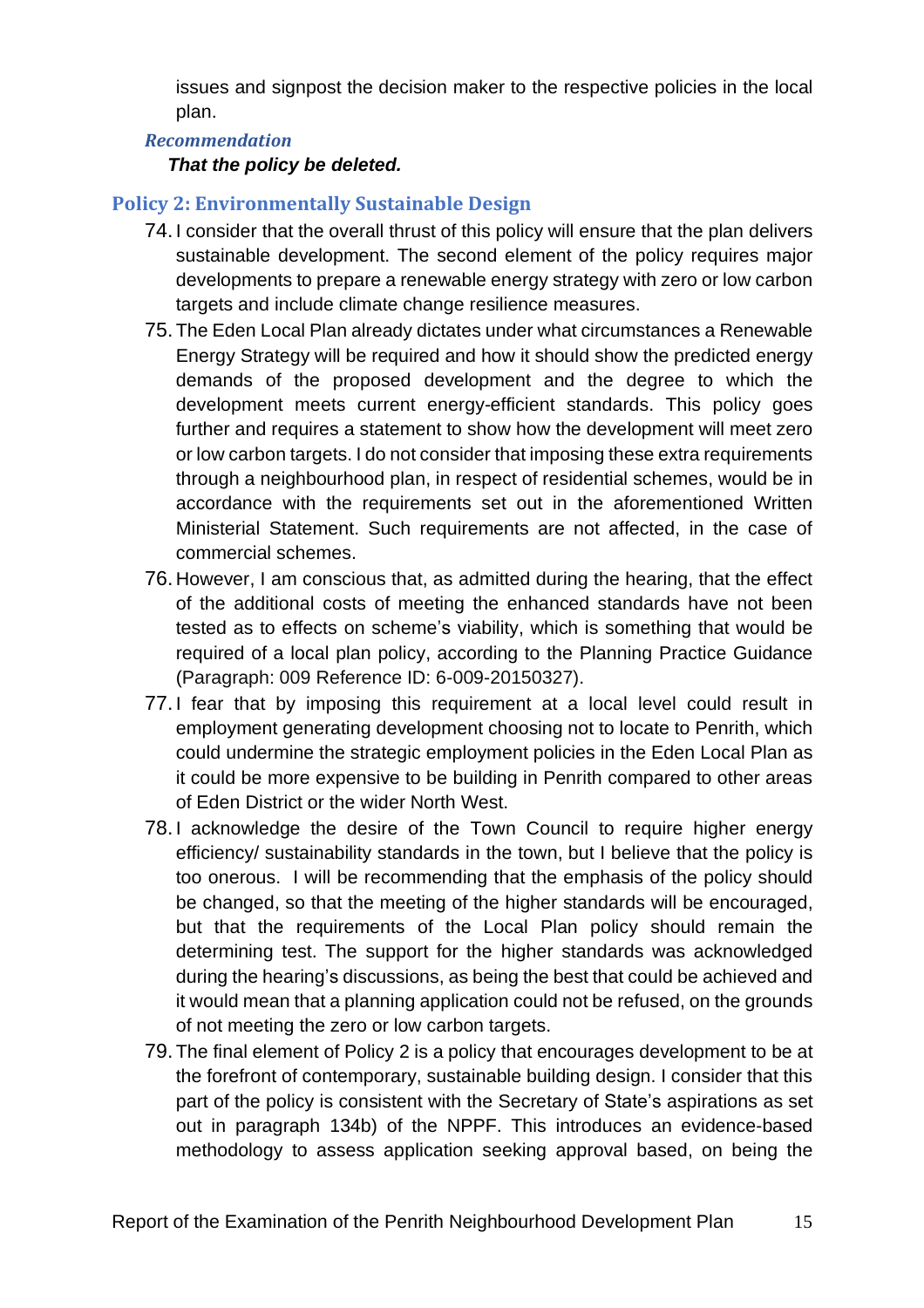proposal offering an innovative sustainable design solution, rather than being a policy which imposes these technical standards on other proposals.

#### *Recommendation*

*In 2., after "Renewable Energy Statement", replace "shall" with "will be encouraged to" and at the start of the second sentence, delete "As a minimum, for" and replace with "for commercial building schemes which meet" and at the end, replace "should be achieved" with "will be supported".*

*In 3. set out the requirements i. to v. as a list*

# **Policy 3: Energy and Reducing Carbon Emissions**

- 80. This policy is proposing more stringent policy requirements on developers than is required by Policy ENV5 of the Eden Local Plan, which does not set a threshold for the percentage of total energy predicted requirements. As previously mentioned, the setting of these standards within the neighbourhood plan, would be contrary to the Secretary of State's policy as set out in the previously mentioned Written Ministerial Statement. I will therefore be recommending the restriction of the policy's remit to commercial development only.
- 81. I am satisfied that the policy's caveats, regarding practicality and viability, will allow economic development not to be discouraged from investing in Penrith.

#### *Recommendation*

# *After "major" insert "commercial" and delete "10 dwellings"*

# **Policy 4: Accessibility and Social Inclusion**

- 82. The policy is intended to apply to all development taking place within the plan area. There could be some schemes, such as those taking place within the wider rural areas, where it will be unreasonable for the policy's accessibility requirements to be insisted upon. I would therefore recommend that the provisions of the first element of the policy should be limited to the urban area.
- 83. In terms of the final requirements relating to social inclusion, I consider in the interest of clarity of which schemes need to provide public open space etc, the policy should only apply to major residential development.

#### *Recommendation*

#### *After "community", replace "they" with "those that are within or are adjacent to the urban area"*

# **Policy 5: Conservation Areas in Penrith**

# **A. Penrith Conservation Area**

84. My only concern regarding this policy is that the reference to key views and vistas from the green above Scaws Drive and from Beacon Fell towards the Lakeland Fells would be more appropriately located within the Penrith New Street Conservation Area section of this policy.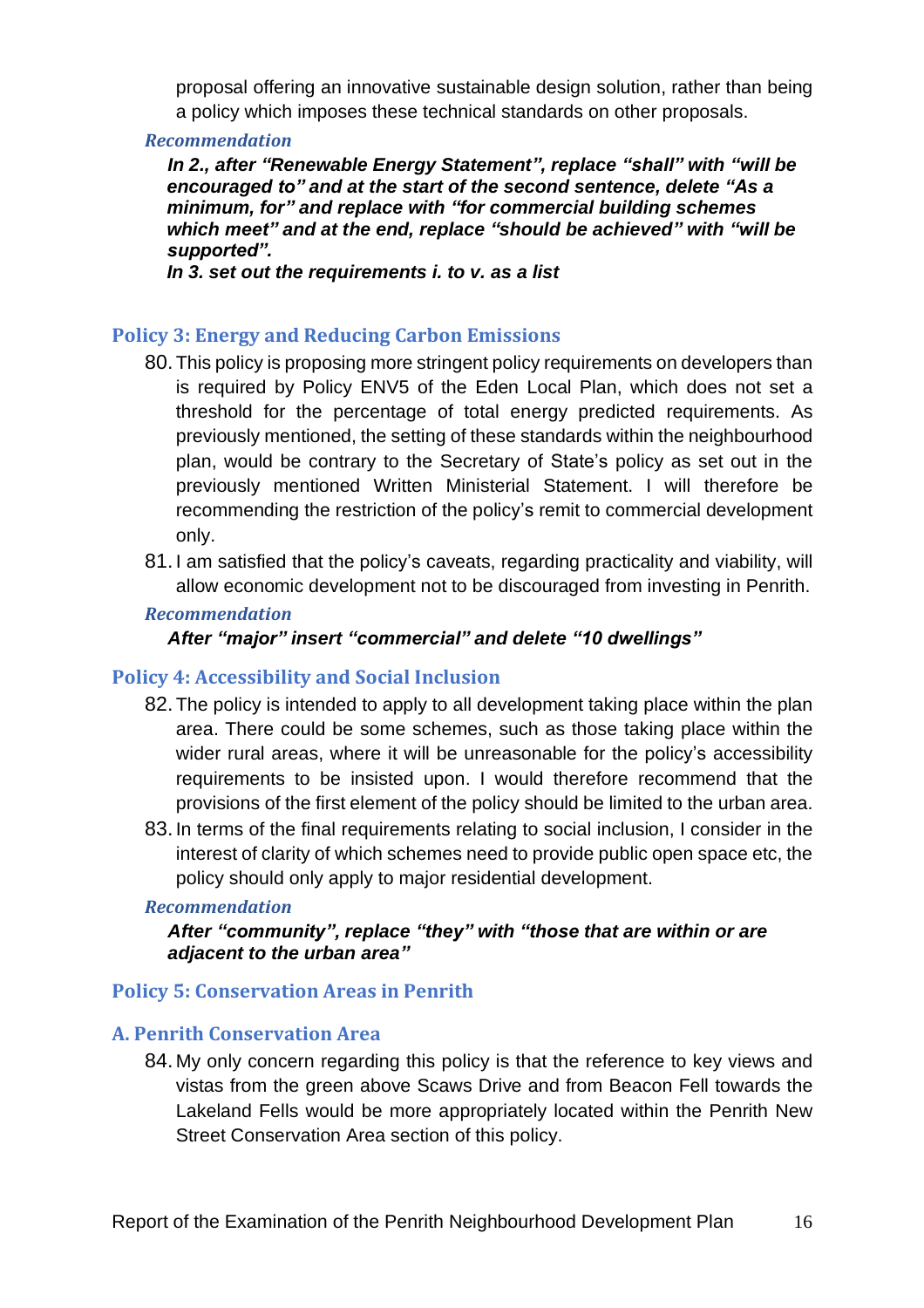#### *Recommendation*

*In 7., delete ii.*

#### **B. Penrith New Streets**

85.Apart from the issue of the key views, I have no comments to make on this part of the policy.

# *Recommendation*

*Insert "5. Key views and vistas within and of the Conservation Area including the view of the Lakeland Fells from the green above Scaws Drive and from Beacon Edge.*

# **Policy 6: High Quality New Home**

- 86. In the interest of the clarity of the document I could be recommending that the title of the policy should refer to "High Quality New Home**s**".
- 87. This policy sets out a number of considerations the planning applications will be judged against. However, a number of the criteria do not provide guidance as to whether proposal should be supported. In order to give guidance for a decision maker, I will propose setting out specific criteria against which a planning application will be judged. This includes a requirement that proposals should not have a detrimental impact on the visual and landscape character of the locality. The development should also be located so as to be capable, where possible, for residents to be able to access local facilities and services by a range of transport modes, as required by Policy 4. In the light of the provisions of paragraph 111 of the NPPF, it is only possible to refuse planning permission if there will be a severe residual cumulative impact on the road network.
- 88. Reference to social infrastructure should differentiate between social and green infrastructure which could cover green space and landscaping.

# *Recommendations*

# *Change title to "High Quality New Homes"*

*Replace 2. With "the extent to which the proposal conserves and enhances the visual and landscape character of the immediate vicinity of the site".*

*Replace 3 "whether the location of the development allows access to local facilities and services by means other than the private car".*

*Replace 5. with "whether the traffic generation resulting from the development will an unacceptable impact on highway safety or will have a severe residual cumulative impact on the road network"*

*In 6 after "social" add "and green"*

# **Policy 7: Housing Types and Mix**

89. The first part of the policy is essentially a requirement to comply with an existing local plan policy, which will already be covering the plan area. As such it is unnecessary. I will clarify the wording so that it is clear that the local need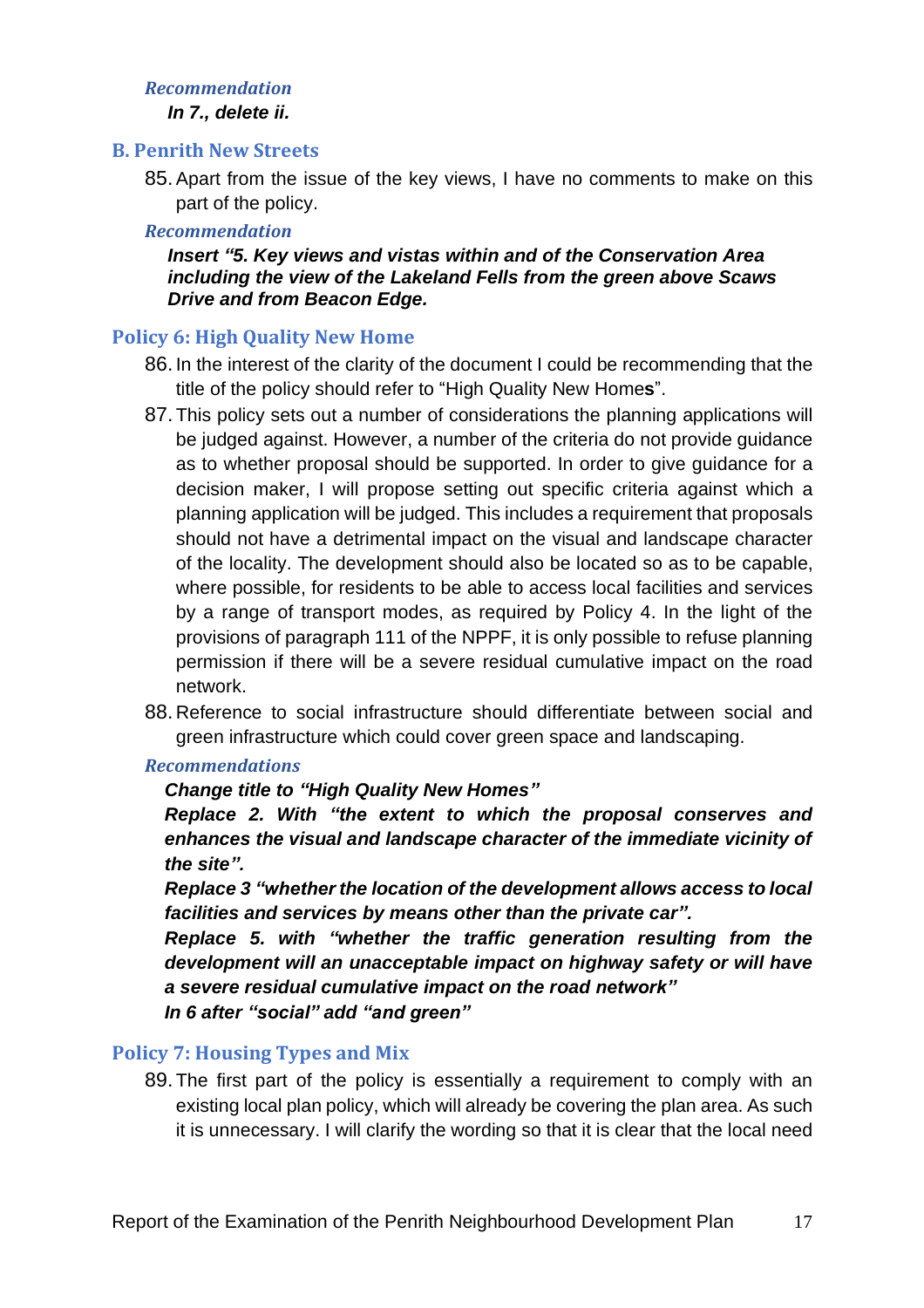set out in accordance with Local Plan Policy HS4, is as per the remainder of the policy.

#### *Recommendation*

*After the first sentence insert "In the case of Penrith, the specific components of local housing needs are as follows."*

# **Policy 8: Identifying and Protecting Local Green Space and Policy 9: Protecting and Enhancing Sport, Leisure and Recreation Facilities**

- 90. On my site visit, I visited each of the proposed local green space and public open spaces. The position regarding these green spaces is slightly complicated by the fact that the Eden Local Plan has already identified a number of the sites as public open space which are protected under the provisions of Policy COM2. The neighbourhood plan is proposing that a number of these areas of public open space should now be designated as local green space, which is the highest level of protection of green spaces available. That is entirely appropriate. Some of the existing site COM2 sites are retained as such, but in addition, the neighbourhood plan includes a number of new sites which are to be designated as public open space, so as to be protected by Local Plan Policy COM2. In addition, the plan is proposing to include new areas, which are not currently protected by the public open space, as local green spaces.
- 91. The COM2 sites are to be protected through Policy 9 of the neighbourhood plan. The interrelationship between the two policies means that it is sensible to refer to them both two together in this section of my report.
- 92. The criteria used by the Town Council to determine which sites are to be protected and by which route, were discussed during the hearing and I subsequently asked the Town Council to confirm what criteria was used. I was informed in Councillor Jackson's letter, dated 24<sup>th</sup> August 2021, that the criteria used to designate local green spaces were those spaces identified as being "informal areas used by residents for unstructured play, gathering together and in some places are spaces which are maintained and planted by residents and community groups". The criteria for being identified as COM2 sites include "more formal sports, leisure and recreation facilities with play equipment, including school playing fields."
- 93. It appears to me that the Town Council has chosen to identify what are to be local green space, not based on the relative importance of the spaces to the local community, but rather the selection has been based on whether the spaces are used for passive or for active leisure pursuits such as sports ground or play areas.
- 94. The Secretary of State in the NPPF sets out a hierarchy, whereby the greatest level of protection is afforded to those green spaces that are designated as local green spaces, compared to those other facilities, which are covered by paragraph 99 of the Framework. That latter paragraph countenances the loss of such facilities, if one of the three conditions are met. The Secretary of State's approach towards the protection of local green space requires that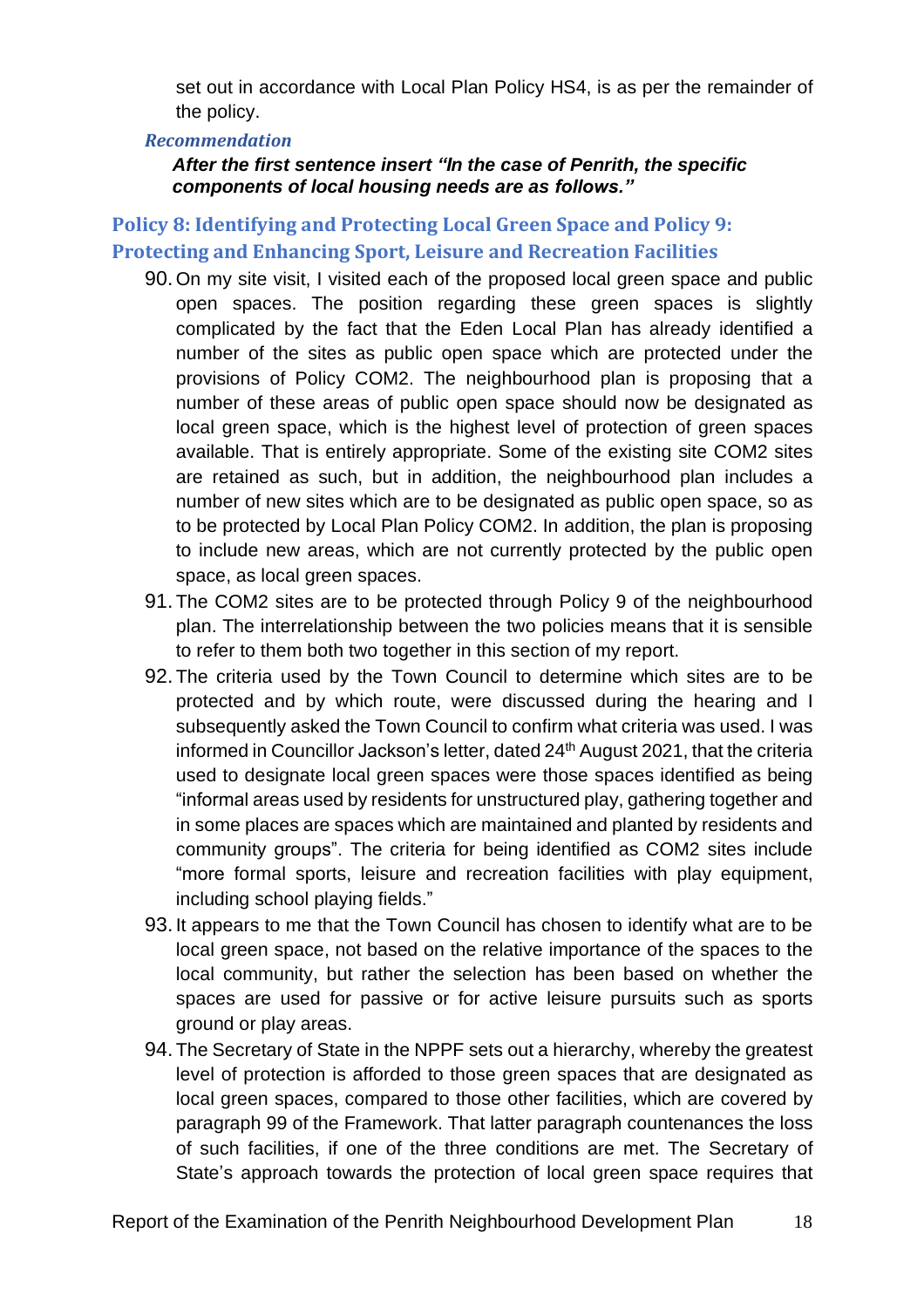green space would be protected for the lifetime of the plan and beyond and that development is managed consistent with policies in the Green Belt and in effect their loss will only be allowed, if there were very special circumstances.

- 95. I heard repeatedly, during the hearing, that the choice of the local green spaces was determined by the local knowledge of the town councillors based on responses from the local residents, but I am not convinced that the choices have been informed by a clear understanding of the different criteria set out in the framework for identifying local green spaces as opposed to other open spaces. Paragraph 102 of the NPPF requires that the identification and protection of green spaces should be given to those green spaces which hold a particular importance to the local community. I am not necessarily convinced that the town's residents would have placed greater importance on the protection of some sites, which are offered a higher level of protection via Policy 8, compared to some other sites which are protected as COM2 sites set out in Policy 9. I am sure that some of the Policy 9 sites would be considered to be demonstrably special to the local community, holding local significance because of their recreational value or other reasons. I am not satisfied that the Town Council has demonstrated that the town's community, places greater value on the protection of the areas of undeveloped informal open space around the Macadam Way housing estate, than it will say place protecting the grounds of Penrith Cricket club or indeed Castle Park, both of which are identified within Policy 9.
- 96. I am reinforced in my view that there has been a lack of understanding of the relative importance in two categories, based on the revised mapping which I was sent, following the request I made in my Post Hearing Note. I was asked for clarification by the Town Council on that what the maps should show and I responded on 18<sup>th</sup> February 2021 by stating that I expected the maps to show the following 3 categories:

*"-Local green spaces which are being designated by the NP. If they are already a COM 2 site then the LGS status "trumps" that as it is a higher level of protection - don't show them as covered by both -Existing sites protected by COM2 in the Local Plan which are not being upgraded to LGS*

*- New COM 2 sites being designated by the NP - no need to differentiate them between green space or leisure space as the extent of the protection is the same."*

97. The plans that I have been sent, show in blue, not just the local green space sites but also sites which are also to be covered by Policy COM2. Therefore, it is not possible to identify from the maps, the sites which are proposed for the higher level of protection offered by Policy 8, compared to those remaining sites which are to be covered by Policy 9, which I had expected to be shown, alongside the new areas proposed for designation which are shaded purple. The plan only shows a small number of sites in red, which are COM2 sites, but the added sites do not differentiate whether they are protected by Policy 8 or Policy 9.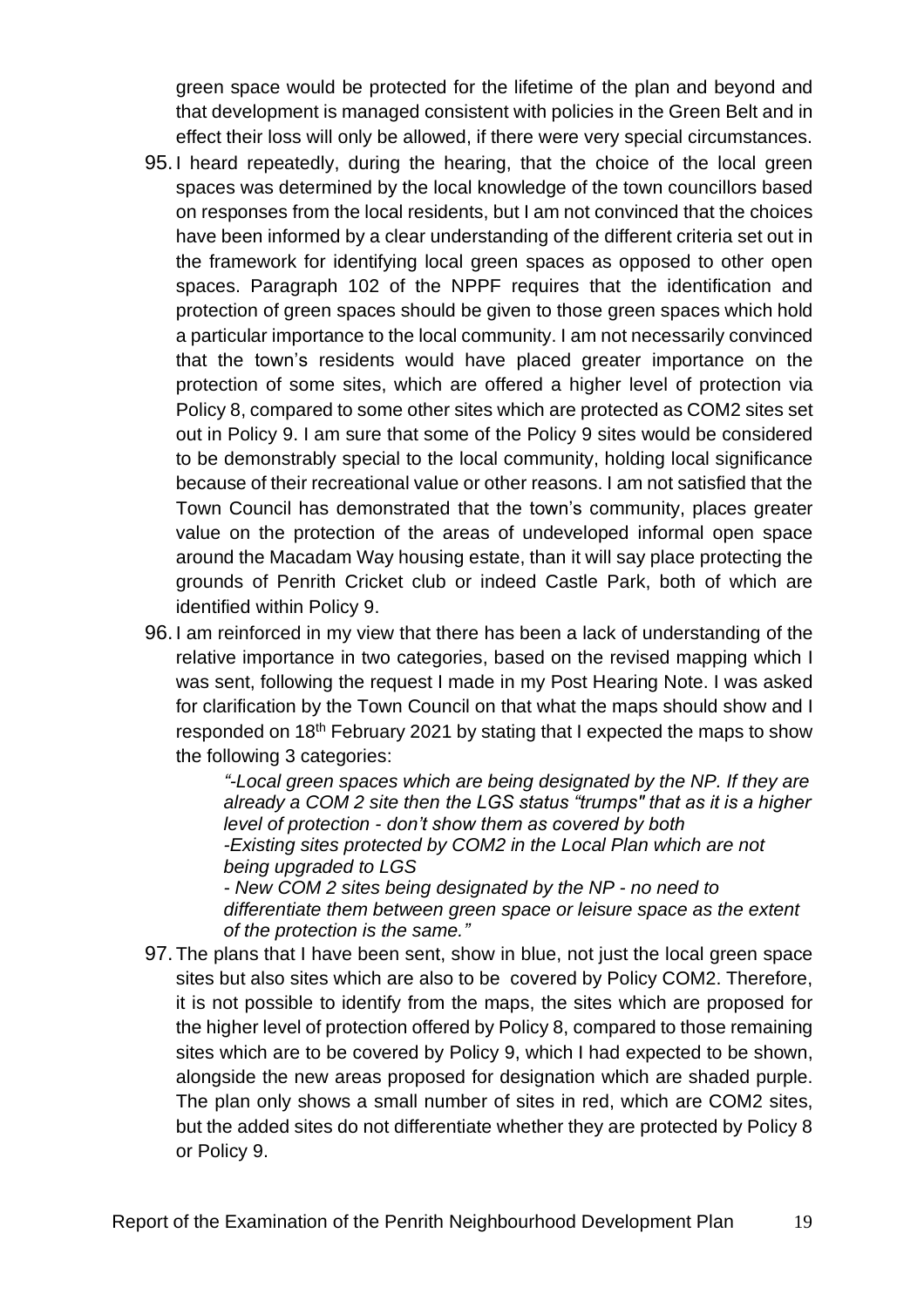- 98. My conclusion is that the identification of the local green spaces based on the Town Council's criteria has not had proper regard to the Secretary of State criteria and I conclude that both Policy 8 and 9 does not meet the basic conditions of having regard to Secretary of State policy and advice.
- 99. Under this heading, I now wish to discuss the position with regard to Beacon Fell which was proposed to be designated as local green space by the submitted neighbourhood plan. That designation been the subject of an objection made at Regulation 16 stage, on behalf of the landowner, the Lowther Trust. The policy sought to designate the part of forest, which forms the backdrop to Penrith, as local green space. The landowners argued that the policy would be more restrictive than would be otherwise agreed by Eden Local Plan Local Plan Policy EC4, in that it would frustrate the landowner's aspirations to undertake small-scale tourism development. They also pointed out that the proposed designation did not meet one of the required criteria for the designation for local green space, as set out in the NPPF, in that, at 40 ha., the woodland constituted an extensive tract of land. I agree that the designation of the whole woodland, on the south western face of the hillside, which essentially forms the eastern flank of the town, is well within the scope of being an extensive tract of land. I would not have been able to recommend it met the Secretary of State criteria for being a local green space. However, I do recognise that it is valued and important resource to the town of Penrith.
- 100.During the hearing itself, I sensed that there could be scope for an accommodation of the Town Council's desire to protect the forest area, particularly for its landscape value. I heard that currently its recreational value is limited, due to their only being restricted public access via a permissive path into the forest. It appeared, during the debate, that there was scope for meaningful discussions to take place between the two parties which could allow some of the Councils aspirations for greater access and enhanced recreational uses, whilst allowing some limited tourism related uses.
- 101.I therefore suggested that rather than pursue the local green space designation which was doomed to fail, there was scope for further discussions on the possibility to allow development of a bespoke policy for Beacon Hill, which could protect the special character of the forest which is clearly valued by the residents but which would not prevent development, which currently meets policy requirements.
- 102.Following the issuing of my Post Hearing Note, I learnt that discussions had taken place between the landowners and Penrith Town Council, but rather than the topic being approached in a collaborative basis to achieve mutually acceptable outcomes, it is clear that the respective positions had become entrenched.
- 103.The Lowther Trust put forward a proposal which would have retained the western part of the proposed local green space, which would still have an area of 33.06 ha and the separate identification of an eastern part based on an arbitrary line through the woodland, showing a protected open space area with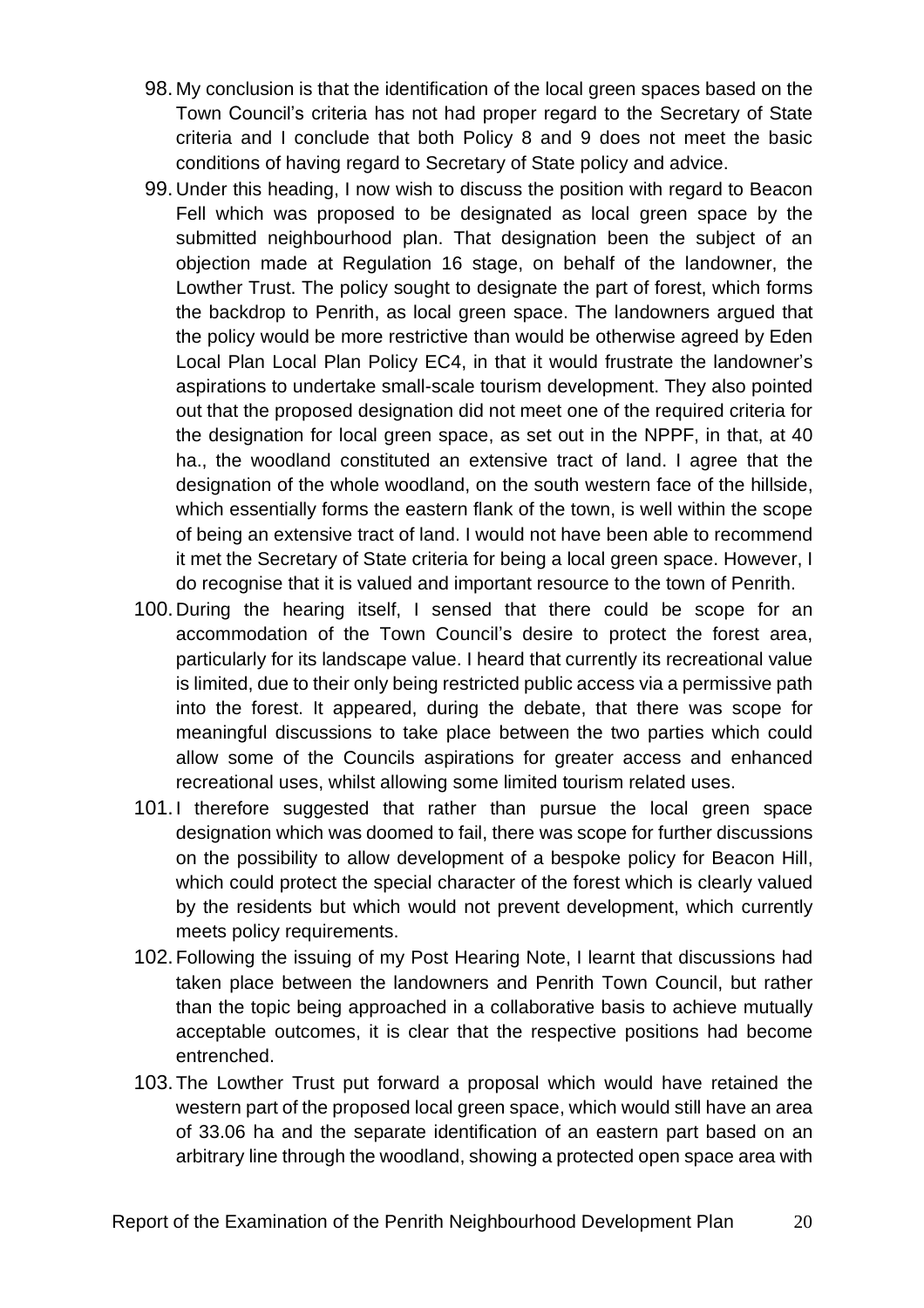an area of 9.59 ha. The landowners suggested a new policy, which included reference to the provision for small-scale tourism development, as defined by Eden Local Plan Policy EC4. They argue that the national planning policy framework for managing development in areas designated as local green space is that the development should be consistent with policies for managing development in the Green Belt. That raised the question, in my mind, as to whether the landowners wish to site tourist pods and lodges, falls within the scope of paragraph 149 b) of the Framework which refers to the "provision of appropriate facilities for… outdoor recreation", and whether the siting of these units would preserve the openness of the land.

- 104.The landowners argue that their proposals will be in accordance with Local Plan Policy EC4 which refers to temporary accommodation (caravans, camping and chalet sites), where it meets the three criteria, including that the development is capable being of removed, without damage or material changes to the land on which it was sited and the units are screened by existing topography and vegetation. Therefore, the question of policy compliance with Policy EC4 depends on whether those pods are to be treated as temporary structures rather than as permanent buildings.
- 105.In my experience it is normal practice that these types of structure, which can be delivered on a lorry and assembled on site, are accepted as a change of use of land, rather than constituting operational development. They are not usually treated as permanent structures, such as the building of new holiday cottages as set out in an earlier section of Policy EC4. They tend to be covered by the provisions of the Caravan Sites and Control of Development Act 1960 and any services required to comply with a site license are normally classed as permitted development under Part 5 of Schedule 2 of the General Permitted Development order 2015. It is not unusual for such facilities to be accompanied by the provision of services and hardstandings.
- 106.The Town Council's version of the proposed policy would only allow the provision of footpaths, interpretation boards, the construction of an open sided structure - capable for being used, for example, by a Forest School, a forest art or sculpture trail, cycle paths and a small parking area. It goes on to say explicitly that the policy should prevent "development proposals that would provide accommodation for overnight stays (e.g. chalets, pods or camping)". However, that would mean that the policy would not be in accordance with the local plan policy, Policy EC4 which explicitly allows such facilities subject to the policy's three criteria and which would bring additional economic benefits to the town by providing additional tourist accommodation, close to the town's facilities and services. To explicitly rule out such uses would bring into question whether the policy would meet the basic condition of being in general conformity with strategic planning policy and indeed whether it would be likely to lead to less development being permitted than that allowed by the local plan.
- 107.It is evident to me that my attempt to find a way of providing enhanced public access alongside the limited tourist development that the existing Local Plan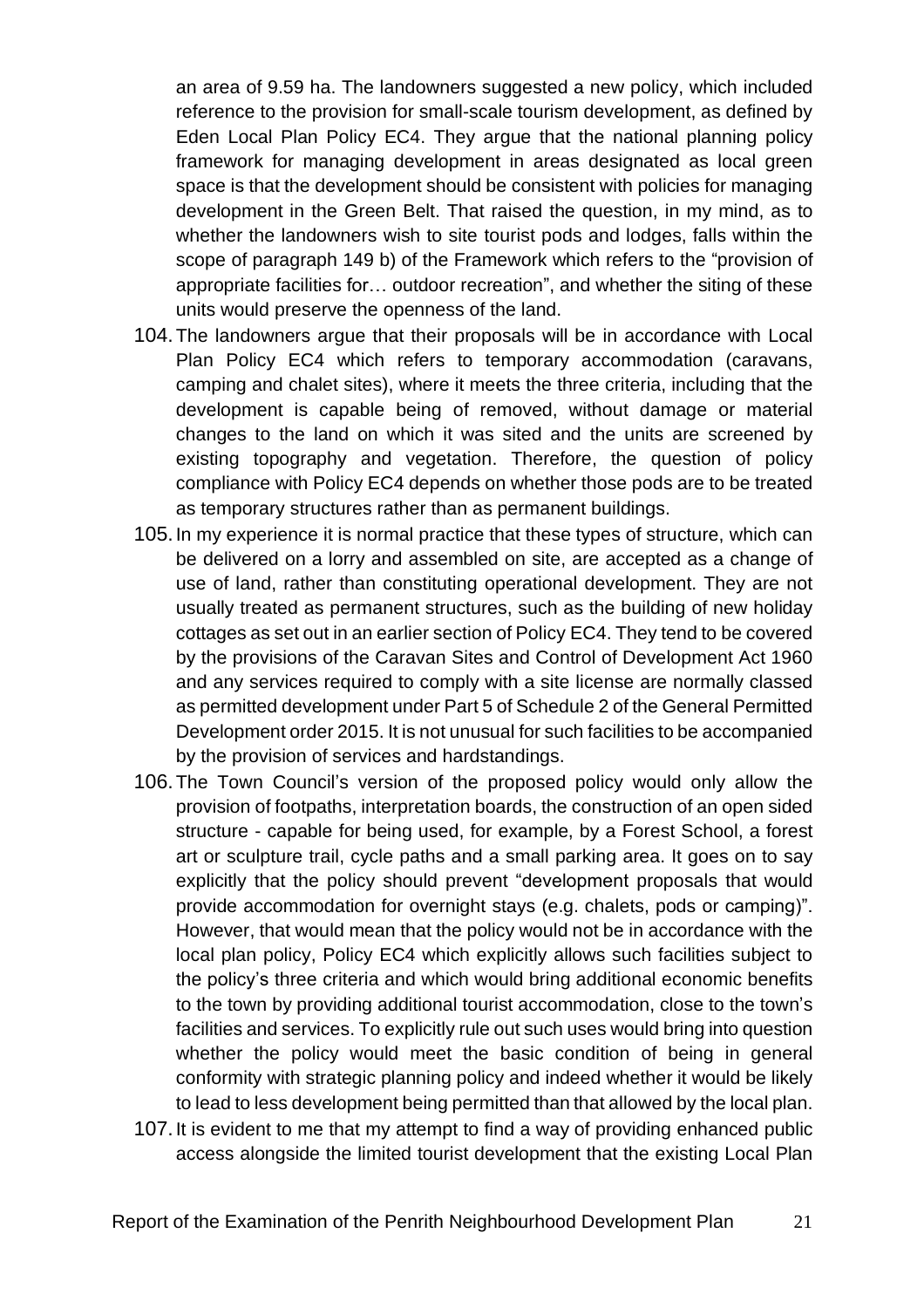policy allows, did not attract public support. Overwhelmingly, the public rejected my suggested wording of the bespoke policy. I read each and every representation made, and my "tallying up" was that there were only around 18 responses, out of over 600 replies which offered support to the bespoke policy and the reasoning set out in my draft report. That figure is based on my categorisation rather than the responder's confirmation as to whether they were offering support, opposition or an observation.

- 108.It is clear that the over whelming desire of the residents is to seek to prevent any development on the Beacon taking place. The Neighbourhood Plan seeks to do that through the designation as Local Green Space, which will mean that development is managed in a way consistent with Green Belt policy.
- 109.I therefore will not be recommending the bespoke policy, I had initially drafted and consulted upon, should proceed. It is clear that it does not have the support of the Town Council and the other organisations, who clearly value the woodland, nor does it have the support of the general public. The purpose of the consultation was to gauge whether there was support for a pragmatic, compromise solution and clearly there is not. Nevertheless, it was a worthwhile exercise.
- 110.In the absence of public support for the proposed bespoke policy which I felt did meet the basic conditions, I now need to look at whether the identified land at The Beacon (PN15) should be protected as Local Green Space, as proposed by the Regulation 15 submission version of the plan and whether it would meet the basic conditions. That was the position I indicated earlier in the examination, I would be forced to take if agreement could not be reached and appears to be the position still accepted by the Town Council.
- 111.My conclusion on this matter, is that whilst the protection of the woodland meets the requirements of paragraphs 102 a) and b) of the NPPF for designation as local green space, it would still fail the third test, as set out in Paragraph 102 c) as it is, in my opinion, an extensive tract of land, and therefore does not meet the basic condition of having regard to Secretary of State policy and advice, regarding local green space designation. It would be necessary for a local green space to meet each of the three criteria and as such it should not be designated as a local green space. Equally I do not consider that there are compelling grounds for seeking to depart from the national policy tests in terms of the Beacon.
- 112.In conclusion, I will therefore be recommending that the two policies, Policies 8 and 9 be deleted, as I do not believe, as currently proposed, they are compatible with the Secretary of State's policy and advice regarding local green space. The Town Council, as part of any future review of the neighbourhood plan, can revisit the question of which areas are to be designated as local green space, based on the relative importance to the community of the facilities, rather than differentiating them based on whether they are used as active or passive open spaces.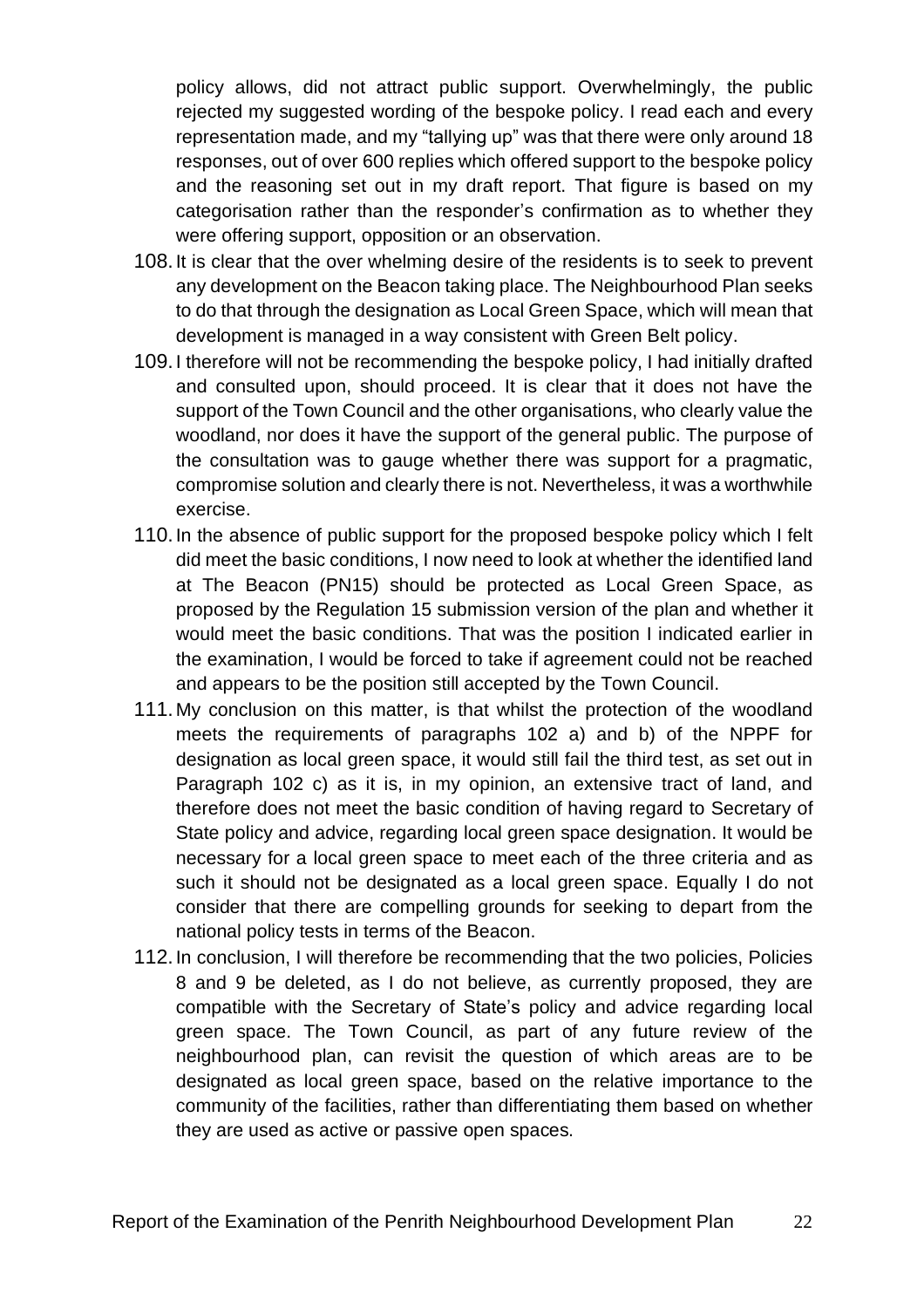#### *Recommendation*

#### *Delete Policies 8 and 9*

#### **Policy 10: Protecting and Enhancing Health and Community Facilities**

113.I have no comments to make on this policy in terms of the basic conditions.

#### **Policy 11: Walking and Cycling**

114.Again, I have no comments to make on this policy in terms of the basic conditions.

## **Policy 12: Traffic Management**

- 115.I do not consider this is a policy which can be used with confidence by decisionmaker. It is too vague and non-specific. Neighbourhood plan policy is required by law, to be a policy which relates to the use and development of land and which can be used to determine a planning application. Issues relating to traffic flows and existing congestion are matters which are covered by highway legislation and which are the responsibility of the Highway Authority rather than the Local Planning Authority.
- 116.I find the policy regarding support for a new route, without any idea of a route would be unworkable as a tool of development management. I recommend that the policy be deleted as a planning policy but the intention can be included with the neighbourhood plan, for example as a community aspiration.

#### *Recommendation*

#### *That the policy be deleted.*

#### **Policy 13: Penrith Town Centre Improvements**

- 117. I have no concerns regarding the aspirations of policy. However, any proposals seeking a planning obligation to either provide the services directly or to seek contribution to their provision, will be required, by law, to meet the three tests that are in Regulation 122 of the Community Infrastructure Levy Regulations 2010 namely, that the obligation: -
	- is necessary to make the development acceptable in planning terms and
	- is directly related to the development
	- and is fairly reasonable related in scale and kind to that development
	- 118.I note the requirement is caveated by the use of "where appropriate" but I consider to be more explicit to include reference to the three tests, so that the decision maker knows that contributions can only be sought when these tests are satisfied.

#### *Recommendation*

*Replace in the first Paragraph "Where appropriate" with "Where the following three tests are met, namely that the contribution is necessary to make the development acceptable in planning terms, is directly related to the development and is fairly reasonable related in scale and kind to that development"*